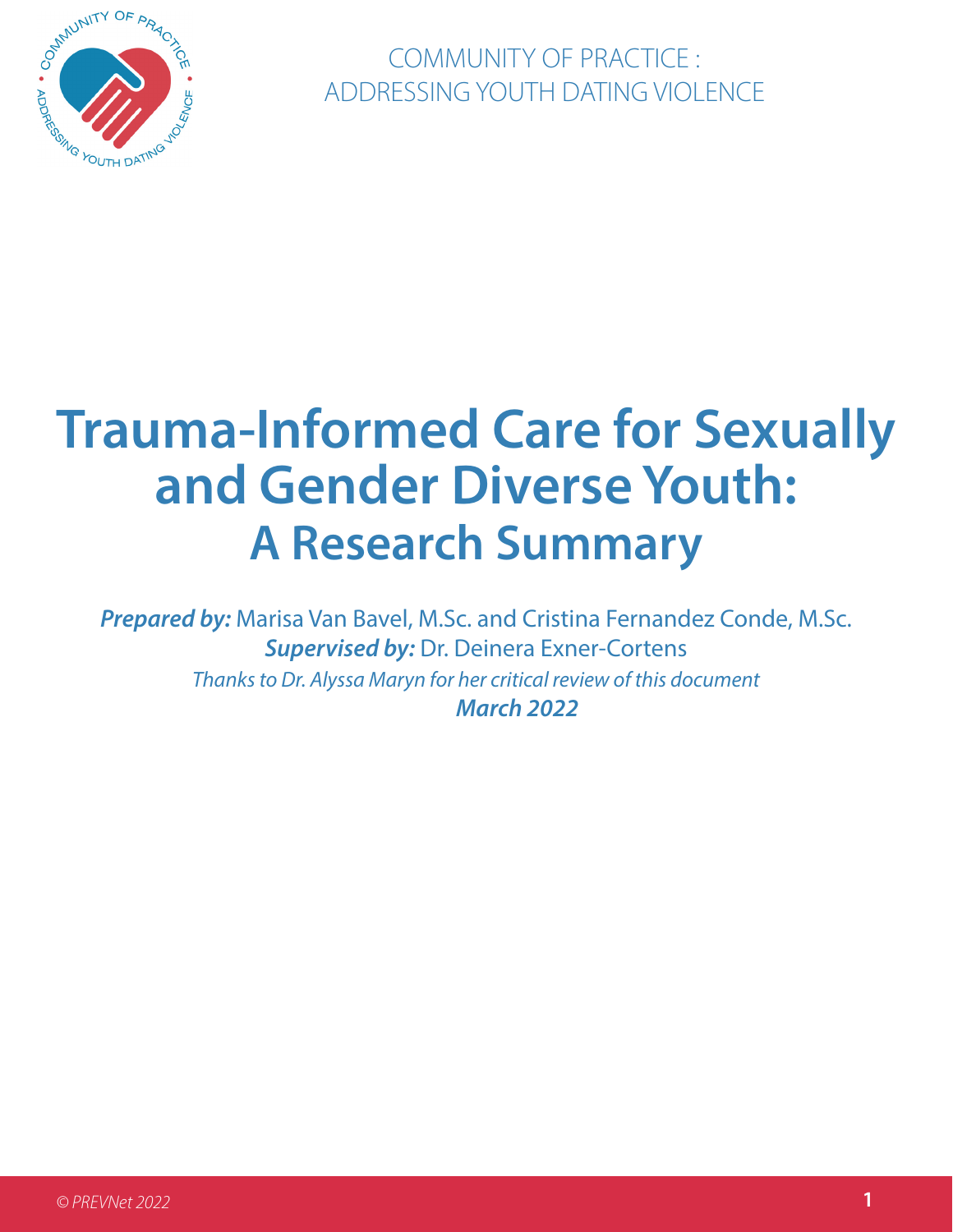## **Table of Contents**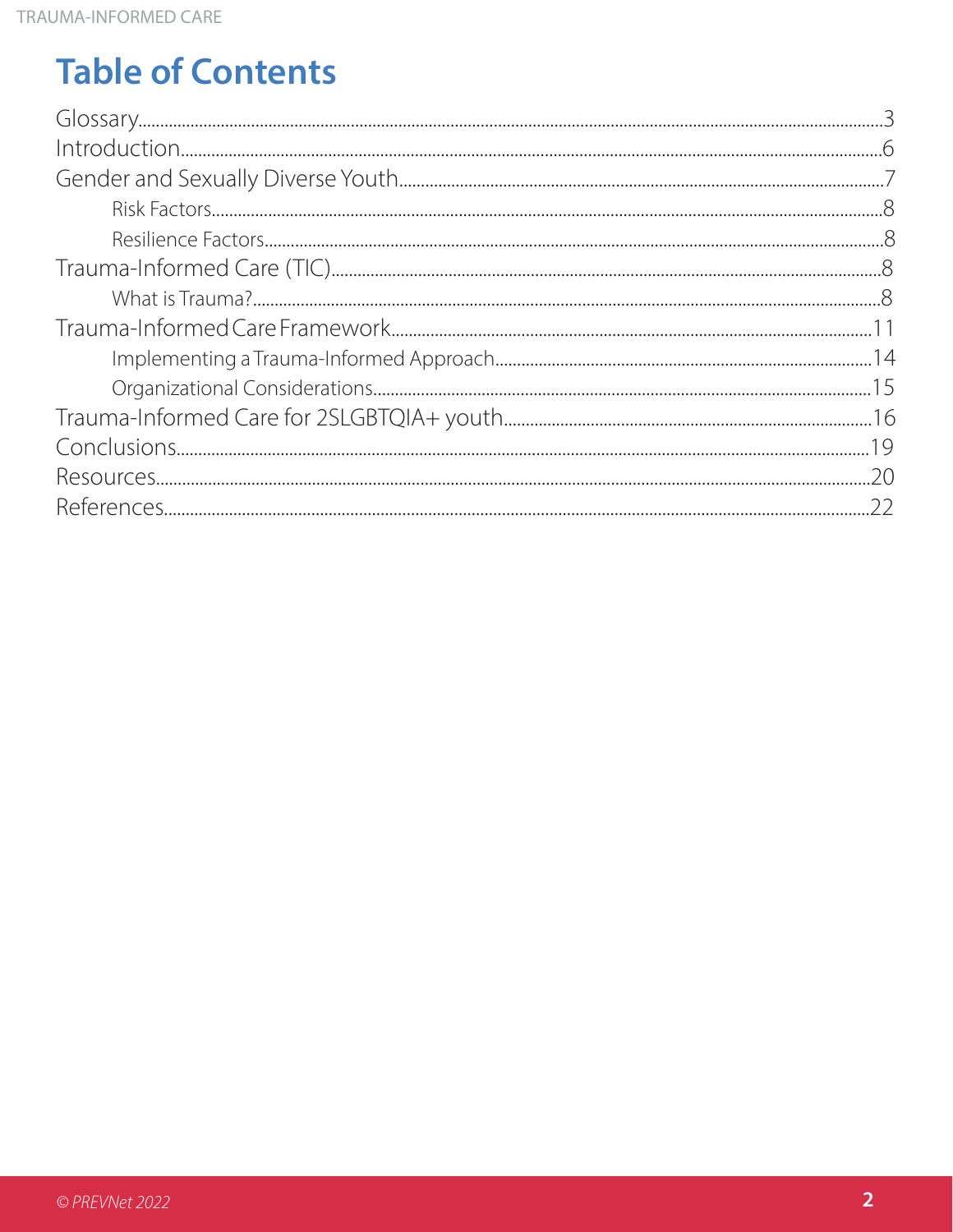## **Glossary**

*Note: All concepts in the glossary are bolded throughout the text.* 

**Asexual:** "A person who does not experience sexual attraction, or who has little to no interest in sexual activity" (Egale, n.d., p.4).

**Agender:** A person who identifies as either having no gender or a neutral gender identity (Egale, n.d., p. 3).

**Androgyny:** "A word to describe a behavior, trait, or style of expression that either blends both masculine and feminine forms of expression or is culturally read as gender-neutral" (Egale, n.d., p. 4).

**Bisexual:** Refers to individuals who are romantically and sexually attracted to "both people of their own gender and people of a gender different from their own" (Egale, n.d., p. 5).

**Cisgender:**"A person whose gender identity corresponds with what is socially expected based on their sex assigned at birth (e.g., a person who was assigned male at birth and identifies as a man)" (Egale, n.d., p.3).

**Deadnaming:** "Describes the act of referring to a trans person with a name they no longer actively use" (Egale, n.d., p. 14). Can be a form of misgendering.

**Gay: "**A person who experience attraction to people of the same gender as themselves. Gay may be used<br>by individuals of a diversity of genders, or may refer specifically to men who are attracted to other men" (Egale, n.d., p. 5).

**Gender:**"Roles, behaviours, and attributes that a given society may construct or consider appropriate for the categories of 'men' and 'women'" (Government of Canada, 2018 para. 3).

Gender identity: While in Western culture gender is often discussed as a binary (i.e., male/female), it is actually<br>a concept best represented by a continuum that includes a range of identities (APA, 2015b). Gender identit refers to one's internal experience of gender (Egale, n.d.).

**Gender expression:** One's physical presentation, such as clothing, hair, or accessories, in order to communicate<br>their gender or gender role. However, physical appearance may not communicate one's gender identity (American Psychological Association [APA], 2015a).

**Gender-expansive: "**Anyone whose gender identity, or inner sense of gender, differs from their assigned sex at birth" (Hall & DeLaney, 2021, p. 1279).

**Gender nonconformity / Gender diverse:**"An umbrella term for gender identities and/or gender expressions that differ from dominant cultural or societal expectations based on assigned sex. Other common terms associated with gender variant are gender diverse and gender non-conforming. Someone who is gender variant may or may not also identify as trans" (Egale, n.d., p. 3).

**Gender dysphoria:** Refers to the discomfort/distress that can arise when one's gender identity does not align with sex assigned at birth (The World Professional Association for Transgender Health, 2012). This may be experienced by trans people who are "unable to live as and be affirmed in their true identity" (Egale, n.d., p. 6).

**Genderqueer:** "A person whose gender identity exists outside of the gender binary. A person who identifies as genderqueer may identify as man, women, neither, both, or may reject gender entirely" (Egale, n.d., p. 4).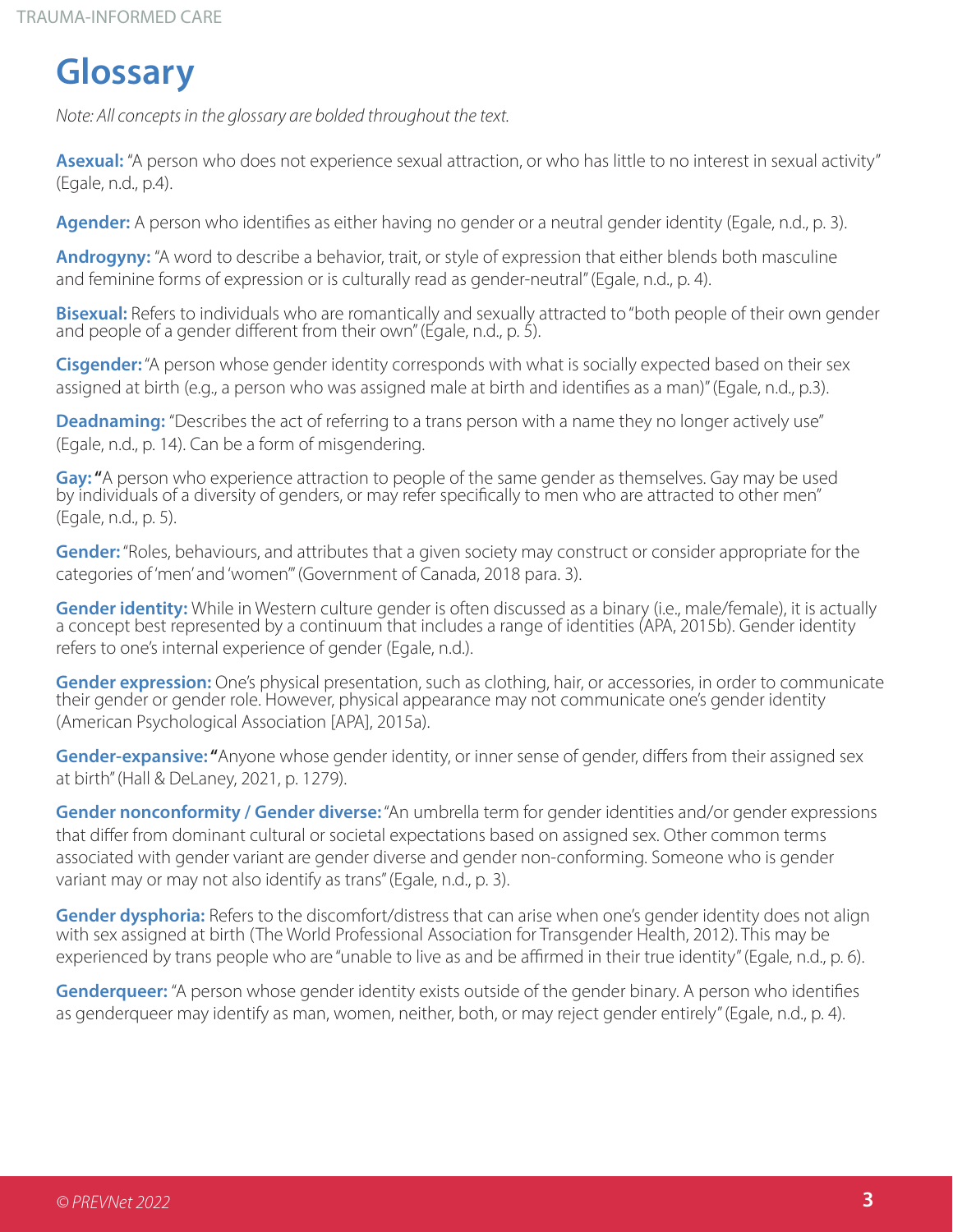**Homophobia:** "Fear and/or hatred of homosexuality, often exhibited by name-calling, bullying, exclusion, prejudice, discrimination or acts of violence – anyone who is lesbian, gay or bisexual (or assumed to be) can be the target of homophobia" (Egale, n.d., p.13). When directed specifically at bisexual people or people who are attracted to multiple genders, it is also referred to as biphobia (Egale, n.d.).

**Intersex:** "Refers to a person who chromosomal, hormonal, or anatomical sex characteristics fall outside the conventional classifications of male and female. The designation of 'intersex' can be experienced as stigmatizing given the history of medical practitioners imposing it as a diagnosis requiring correction…" (Egale Canada Human Rights Trust, n.d., p. 13).

Lesbian: "A person who identifies as a women and experiences attraction to people of the same gender" (Egale, n.d., p. 5)

**Non-binary:** "An umbrella term to reflect a variety of gender identities that are not exclusively man or women. Identity terms which may fall within this category include: genderqueer, agender, bigender, or pangender" (Egale, n.d., p. 4).

**Queer:** "This term has been reclaimed by some 2SLGBTQI communities as a term of pride and affirmation of diversity. It can be used to encompass a broad spectrum of identities related to sex, gender, and attraction or by an individual to reflect the interrelatedness of these aspects of their identity" (Egale, n.d., p. 4).

**Questioning:** "Individuals who are uncertain about their sexual orientation and/or gender identity (Poirier et al., 2015, p. 2). It can encompass: 1) Feelings about "how you experience your attractions and/or gender, 2) The language you have available to you to describe those feelings, and 3) Your sense of how this will impact your interactions with other in your social context" (Egale, n.d., p. 5).

**Pansexual:** Refers to a sexual identity where sexual attraction is not limited by their partners' biological sex or gender identity (Ellis, 2020).

**Sexual orientation:** A "... person's sexual and/or emotional attraction to another person" (APA, 2015b, p. 835).

**Social transition:** Refers to "common ways in which individuals may choose to publicly affirm their gender identity in social environments" (Egale, n.d., p. 8). This may include changes to one's name, pronouns, or gender expression (e.g. hair, clothing, mannerisms, ways of speaking etc.); however, no medical or hormonal treatments have occurred to alter one's physical body (Olson et al., 2016).

**Transgender:** "A person who does not identify, either fully or in part, with the gender associated with the sex assigned to them at birth" (Egale, n.d., p. 4).

**Transphobia:** "Fear and/or hatred of any transgression of perceived gender norms, often exhibited by name-calling, bullying, exclusion, prejudice, discrimination or acts of violence – anyone who is trans and/or gender diverse (or perceived to be) can be the target of transphobia" (Egale, n.d., p. 10).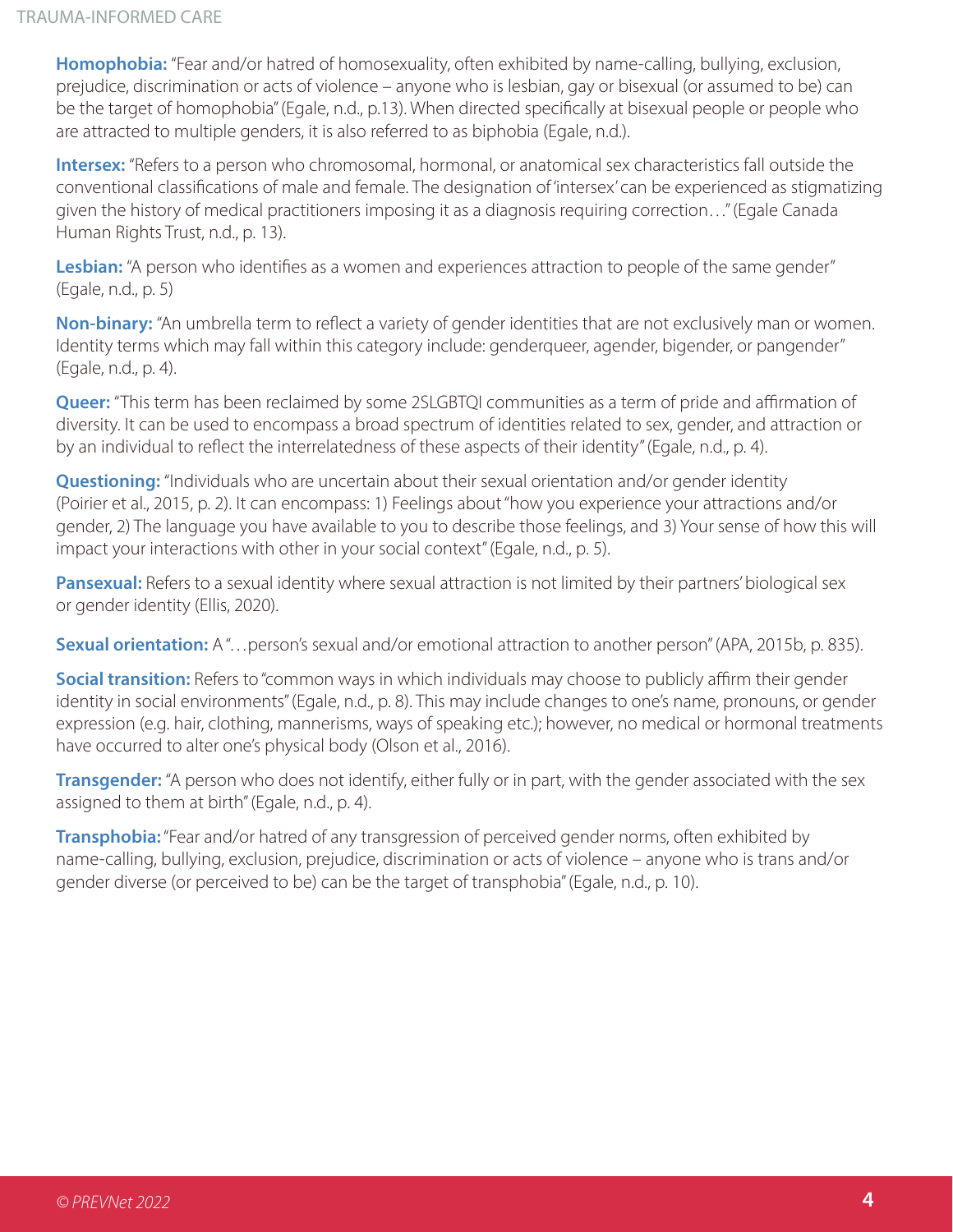**Trauma:** The Substance Abuse and Mental Health Services Administration (SAMHSA; 2014) defines individual trauma as the result of "…an event, series of events or set of circumstances that is experienced by an individual as physically or emotionally harmful or life threatening and that has lasting adverse effects on the individual's functioning and mental, physical, social, emotional, or spiritual well-being" (p. 7).

**Trauma-informed care (TIC):** Trauma-informed care is an organizational framework that requires users to realize the impact of trauma, recognize signs and symptoms, respond with care, respect, and collaboration, and resist re-traumatizing youth (SAMHSA, 2014).

**Two-Spirit (2S):** "An umbrella term that allows for anyone who self-identifies as both Indigenous and as having an LGBTQI identity; it is an English term that captures the many Indigenous words that describe sexual and gender diverse identities" (Egale Canada Human Rights Trust, n.d., p. 7).

**Victimization:** This term involves witnessing or experiencing interpersonal violence or maltreatment (Musicaro et al., 2019). Violence and maltreatment can be verbal, physical, emotional and/or sexual, and can also include hate crimes (Musicaro et al., 2019).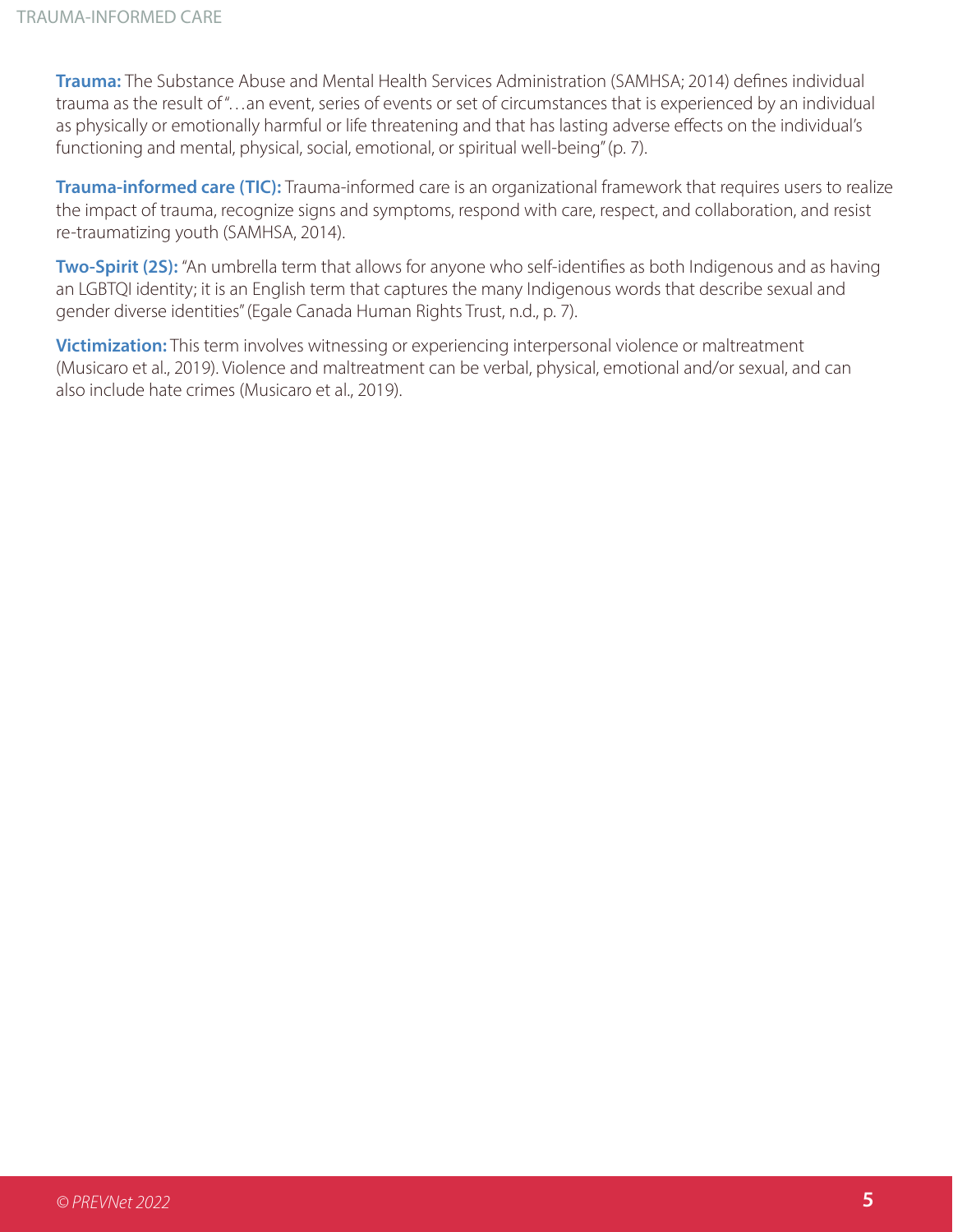## **Introduction**

Many youth are impacted by **trauma** in different ways, either through direct exposure and/or association with another individual who is living with trauma (Tebes et al., 2019). According to SAMHSA (2020), approximately two thirds of children and youth report experiencing a traumatic event by the age of 16. Trauma is the result of an event, experience, or set of circumstances that makes the person experiencing it feel like their physical and/or psychological well-being is being threatened (APA, 2013; SAMHSA, 2014).

**Trauma is the result of an event, experience, or set of circumstances that makes the person experiencing it feel like their physical and/or psychological well-being are being threatened.**

While any youth can experience trauma, some groups have been identified as being disproportionately at-risk. Among these groups, **lesbian, gay, bisexual, transgender, questioning, queer, intersex, pansexual, two-spirit (2S), androgynous,** and **asexual**<sup>1</sup> youth tend to experience higher rates of trauma compared to their heterosexual, cisgender, and gender-conforming peers (McCormick et al., 2018). 2SLGBTQIA+ youth may be more vulnerable to trauma due to marginalization, hostility, and prejudice that can be present among family members or peers (e.g., lack of support), or in systems and organizations (e.g., discrimination on the basis of sexual orientation; lack of accessible services like gender-neutral bathrooms; or conversion therapy; McCormick et al., 2018). *It is critical for practitioners to recognize that this differential risk is the result of oppressive systems, and not youth deficits.* In the face of these risks, many 2SLGBTQIA+ youth demonstrate resilience. Some resilient processes shared by these youth include: 1) using 2SLGBTQIA+ services as a 'charging station' to regroup and gain the coping skills needed to continue navigating hostile environments; 2) fostering a sense of personal agency by prioritizing their needs and recognizing their limitations; 3) prioritizing meaningful relationships with adults/ peers who also identify as 2SLGBTQIA+ or who have helpful resources; 4) un-silencing their social identity (e.g., through social media); and 5) volunteerism or activism to support collective healing (Asakura, 2016).

Although society's acceptance of 2SLGBTQIA+ youth is increasing, it is crucial for practitioners to recognize and respond to the **trauma** and **victimization** these youth are unfortunately often still exposed to throughout their lives (McCormick et al., 2018). To support 2SLGBTQIA+ youth, **trauma-informed care (TIC)** is an organizational framework that can help practitioners identify environmental factors that can be stressful for youth, as well as assess risk factors and identify resiliency factors and strengths for 2SLGBTQIA+ youth (Hall & DeLaney, 2021; McCormick et al., 2018). This document describes the use of TIC with 2SLGBTQIA+ youth, and includes:

- Information and resources on working with 2SLGBTQIA+ youth
- An introduction to trauma-informed care (TIC) and its use with 2SLGBTQIA+ youth
- Considerations for practitioners using TIC with 2SLGBTQIA+ youth

When using this document, it is important to remember that each individual youth faces different challenges due to their unique intersecting identities (e.g., age, ethnicity, socio-economic status), and that their identities will impact their experiences with trauma. For example, some ethnic groups may highly stigmatize 2SLGBTQIA+ individuals (Turban & Ehrensaft, 2018). This summary incorporates relevant information and resources for practitioners as an introductory guide to creating a safe environment for 2SLGBTQIA+ youth within a TIC framework. However, it is important for practitioners to gain more knowledge about frameworks and techniques that can be used to support youth in specific populations (e.g., **transgender** youth have different needs as compared to a youth who identify as **non-binary**).

<sup>1</sup>In this summary, members of these different groups will be referred to as 2SLGBTQIA+ youth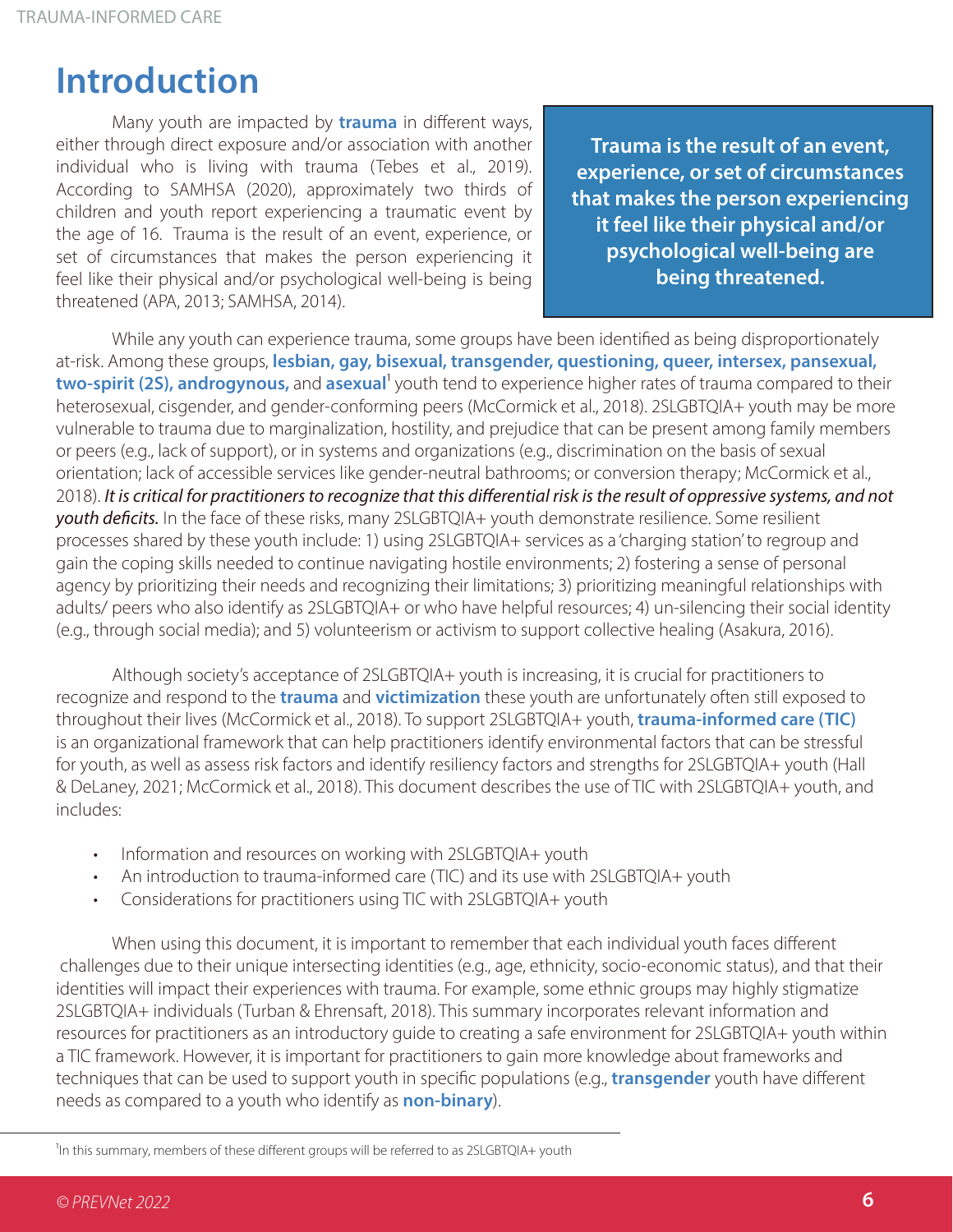## **Gender and Sexually Diverse Youth**

While in Western culture **gender** is often discussed as a binary (i.e., male/female), it is actually a concept best represented by a continuum that includes a range of identities (APA, 2015b). Gender identity refers to one's internal experience of gender (Egale, n.d.). Gender identity is not fixed and may not align with one's sex assigned at birth (Egale, n.d.) It is crucial that practitioners working with 2SLGBTQIA+ youth understand, respect, develop an awareness of, and support different gender identities, expressions, and experiences (APA, 2015b).

Diverse **gender identities and their expression** are a normal part of human diversity. Unfortunately, for too long, this diversity has been viewed as a pathology by many practitioners. As a result, trauma-informed approaches are critical when working with gender-diverse youth, as they focus on resilience and fostering well-being (Hidalgo, 2018). Recognizing gender and sexual diversity as a normal part of human diversity also means that therapy is not a requirement for 2SLGBTQIA+ youth (Ehrensaft et al., 2018). Decades ago, psychological treatment was designated when a youth's gender identity and/or expression were assumed to be out of the norm. It was commonly believed that a 2SLGBTQIA+ identity was a mental illness requiring treatment (Ehrensaft et al., 2018). A common treatment is termed "conversion therapy" or "reparative therapy" and is unfortunately still practiced today (Bright, 2004; SAMHSA, 2015). This form of therapy is discriminatory as the intent is to alter an individual's sexual orientation, gender identity, or gender expression to align with society's standards of cis-gendered heterosexuality. Naturally, these dismissive practices may make youth vulnerable to depression, anxiety, and suicide as they perpetuate the false belief that being gender or sexually diverse is abnormal (SAMHSA, 2015). These dehumanizing treatments also help explain the fear many 2SLGBTQIA+ youth have about seeking support from psychological or medical professionals. Affirmative models should be used instead, as these models recognize that gender and sexual diversity are normal and should be celebrated. Within these affirmative models, it is important to identify whether the youth or their family can benefit from a variety of supports, which could include therapy given the heightened vulnerability to experiences of discrimination and rejection (Ehrensaft et al., 2018).

Just as gender is a fluid concept, so is sexuality (e.g., Diamond, 2016). **Sexual orientation** exists on a spectrum with some individuals identifying as heterosexual/straight (i.e., attraction to people of a different gender), others as **gay/lesbian** (i.e., attraction to people of the same gender), and many falling somewhere in between, where they may be attracted to multiple genders (e.g., **bisexual**; Poirier et al., 2008). Some individuals may use other terms to describe their sexuality. Such terms include **queer** (i.e., a broad spectrum of identities related to sex, gender, and attraction), **pansexual** (i.e., attraction is not dependent on the person's gender), and **asexual** (i.e., little to no sexual attraction or interest in sexual activity; Egale, n.d.). Others may be **questioning**, which refers to uncertainty about



one's attraction and/or gender (Egale, n.d.). **Sexual orientation** is highly personal and is a multidimensional construct consisting of identity, attraction, and behavior (Priebe & Svedin, 2013). Identity refers to how one defines themselves in relation to their experiences of attraction (e.g., as gay or straight). Attraction can be present in many forms including emotional, romantic, or sexual, or it may be absent (asexual; Proebe & Svedin, 2013). Behavior refers to one's actual sexual experiences. These three components may present in different forms, may change over time, and may not always be congruent, especially for youth (Ellis, 2020).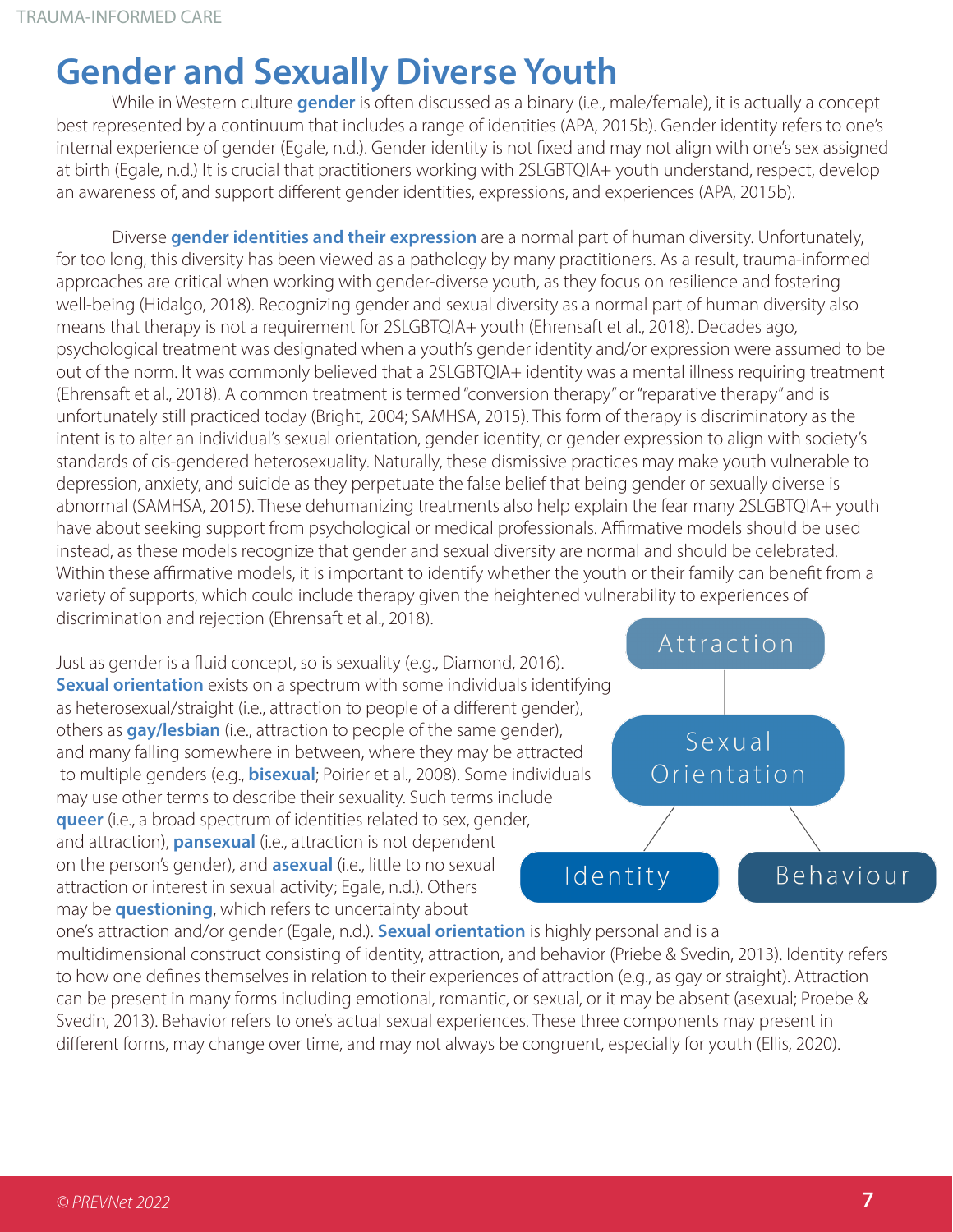### *Risk Factors*

2SLGBTQIA+ youth are at risk for mental health concerns due to how they are treated in society. Because of pervasive **homophobia** and **transphobia** in Canada, 2SLGBTQIA+ youth may face rejection, discrimination, marginalization, dating violence, abuse, and maltreatment (McCormick et al., 2018). This treatment makes them more likely to be isolated, drop out of school, or become homeless (Rhoades et al., 2018; Solomen et al., 2017). For example, in Katz-Wise and colleagues' (2017) study with 16 transgender and gender non-conforming youth, and 29 cisgender caregivers', they found that the most common worries about the youths' future were: appearance and gender expectations; anticipated discrimination; affordable healthcare for medical expenses; and navigating institutions (e.g., bathrooms). Despite these worries, many reported remaining hopeful that laws and policies would change for the better (Katz-Wise et al., 2017).

### *Resilience Factors*

Though 2SLGBTQIA+ youth face structural risk factors, they also possess many strengths. As such, it is critical for practitioners to also consider factors that can heighten resilience to navigate difficult circumstances. Some specific resilience factors in the 2SLGBTQIA+ community include: identity affirmation; pride in gender and ethnic identity; social support from friends and family; social media to access social support; and religion and/or spirituality (Miller et al., 2016).

## **Trauma-Informed Care (TIC)**

For this summary, we use SAMHSA's (2014) trauma-informed approach, also known as trauma-informed care (TIC). This framework was designed to be used in many settings because trauma can be present in different contexts (i.e., schools, correctional systems, etc.; SAMHSA, 2014). When an approach is trauma-informed, it means that practitioners engage in actions that recognize the signs and symptoms of trauma, explore paths for recovery, and encourage agency, mutual respect, and collaboration (SAMHSA, 2014). These approaches also minimize the risk of re-traumatization (Antebi-Gruszka & Scheer, 2021). Clients can be re-traumatized if the practitioner does not work to build a positive, collaborative relationship with the client, lacks awareness of trauma and/or the 2SLGBTQIA+ community, or perpetuates feelings of helplessness (Scheer, 2018). When using a TIC approach, there is a greater likelihood that the client will feel safe and empowered (Craig, 2020).

### *What is Trauma?*

Trauma impacts a person's sense of safety. Biologically, trauma affects a system called the hypothalamic-pituitary-adrenal (HPA) axis (Ridgard et al., 2015). The HPA axis releases hormones that trigger something called the flight-fight-freeze response (Morton & Berardi, 2018; Ridgard et al., 2015). The fight (e.g., yelling), flight (e.g., running), or freeze (e.g., mind goes blank) response is adaptive as it protects one from danger; however, poor mental health can result when this response system is consistently turned on, from real or perceived threats. Long-term, this can negatively impact brain development and executive functioning (Levenson & Willis, 2019). In children, exposure to trauma makes them hyper-aware, making it difficult for them to identify when something in the environment is a real or perceived threat (Morton & Beradi, 2018). It can also impact how they connect to others and their learning (Morton & Berardi, 2018). Trauma can affect many aspects of one's life, including academic performance, emotional regulation, physical health (e.g., jaw pain, stomach pain, sleep disturbances), fear and anxiety, and/or inattention and hyperactivity (Morton & Berardi, 2018). Trauma impacts a person's sense of safety, which makes it difficult to feel calm and relaxed (Nealy-Oparah & Scruggs-Hussein, 2018).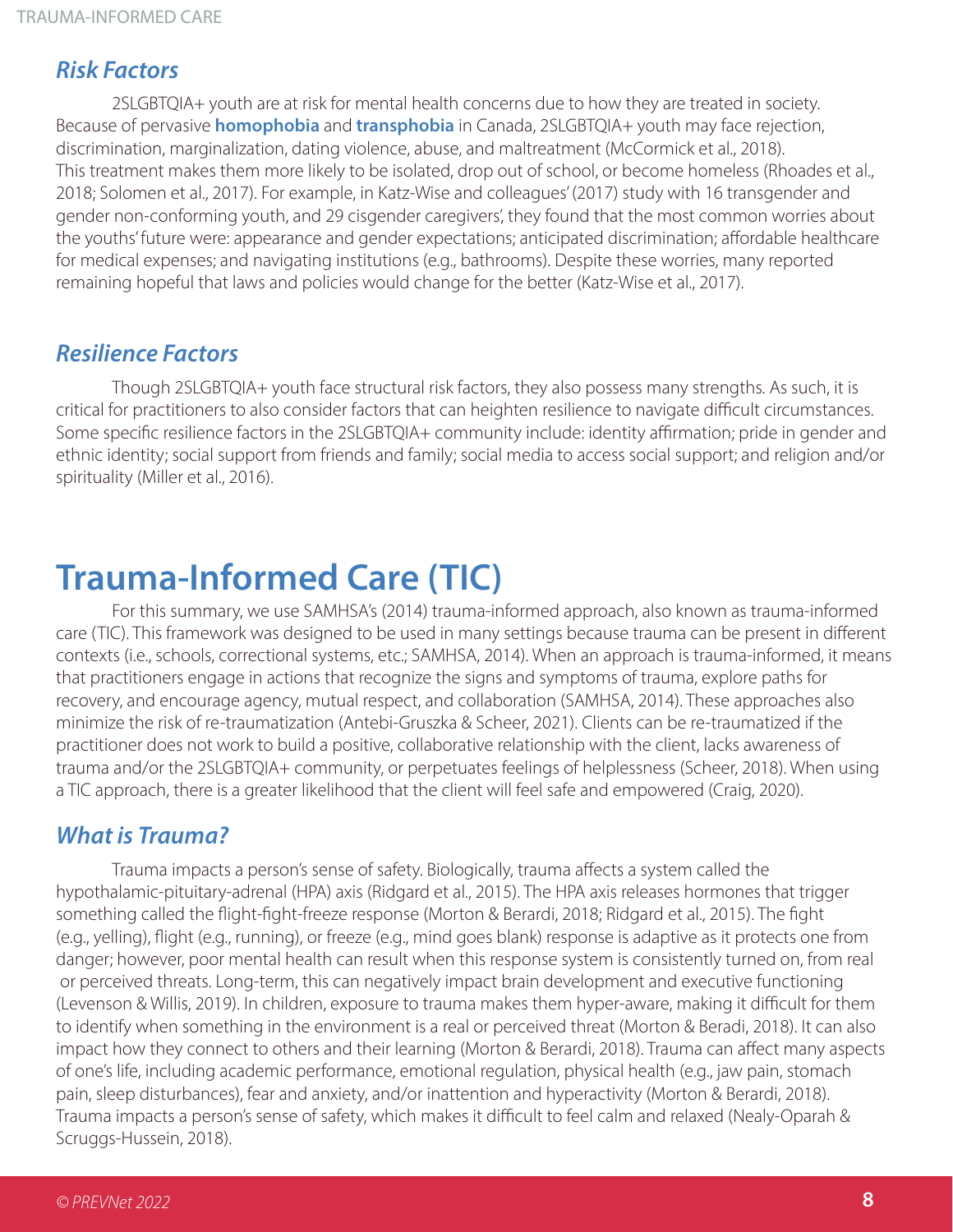When working with 2SLGBTQIA+ youth who have experienced trauma, they may become dysregulated (i.e., difficulty managing emotions in specific situations). Some may cry, get angry, and/or struggle to calm down in response to common triggers (i.e., a situation, behavior, or word/phrase that starts a reaction; Merriam-Webster, 2021), like being misgendered or **deadnamed** (Potter, 2020). Misgendering happens when someone is referred to by pronouns or gendered words (e.g., forms of address like sir or madam or titles like Mr or Miss) that they do not identify with (Egale, n.d.; Ginicola et al., 2017). An example of this is referring to someone as "she/ her" when their pronouns are "they/them." Misgendering is invalidating and can also happen in systems and administrative processes (Egale, n.d.). Of note, trauma impacts people in different ways: a situation that might be traumatic for someone, might not be so for someone else (Nealy-Oparah & Scruggs-Hussein, 2018). This concept is highlighted by the three E's of trauma (i.e., events, experience, and effects; see **Figure 1**. SAMHSA, 2014).

TIC considers the events, experiences, and effects that a youth may have faced, and has the goal of creating a care environment that is responsive and understands how trauma impacts a person's identity and development (Ellis, 2020). However, TIC is not an intervention. TIC is a framework with principles that consider trauma as part of the culture of the organization (SAMHSA, 2014). This means that one can use any therapeutic orientation (e.g., Cognitive Behavioral Therapy) within a TIC framework (Antebi-Grutzka & Scheer, 2021). TIC can be used at both the individual and organizational levels. At the organizational level, it is important for TIC environments to incorporate the four R's: Realize, Recognize, Respond, and Resist re-traumatization of clients and staff (SAMHSA, 2014). **Figure 2** includes a summary of the four R's.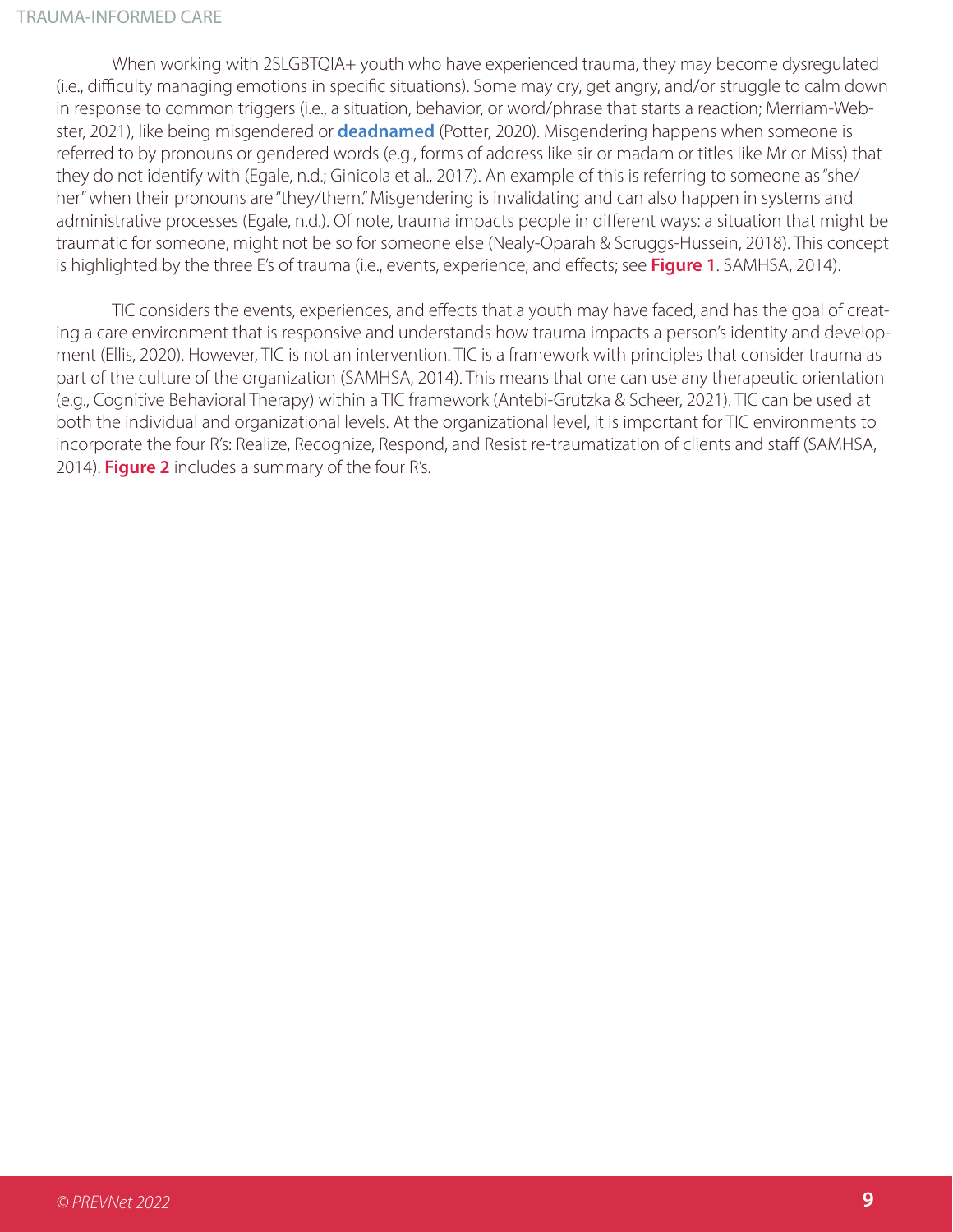### **Figure 1.** The Three E's of Trauma.

| EVENTS | Situations where a person is exposed to physical or mental harm<br>(actual or perceived).<br>The event can make the person feel like their life or bodily integrity<br>is at risk.<br>• The event can happen once or several times. |
|--------|-------------------------------------------------------------------------------------------------------------------------------------------------------------------------------------------------------------------------------------|
|        |                                                                                                                                                                                                                                     |

| Experiences can be moments or processes that someone lives through |
|--------------------------------------------------------------------|
| or observes.                                                       |

The meaning that an individual gives to their experiences determines whether or not something is traumatic (i.e., experiences are not universally traumatic; they are interpreted differently by each individual). This is why some individuals can be negatively impacted by an event (e.g., negative reaction from close friends after coming out) and they might require additional support.

• Experiences and the meaning assigned to them are influenced by the person's culture, social support, and developmental stage among other factors. For example, a youth in a liberal country where 2SLGBTQIA+ rights are respected may have more supports and experience situations differently to someone in a country in which belonging to the 2SLGBTQIA+ community is banned.

| EFFECIS | Adverse effects following the traumatic event may be delayed or<br>observable right away.<br>Effects can include lack of trust in others, difficulty coping with daily<br>$\bullet$<br>stressors, etc.<br>Youth may struggle to see the connection between an event and its<br>effects. |
|---------|-----------------------------------------------------------------------------------------------------------------------------------------------------------------------------------------------------------------------------------------------------------------------------------------|
|         |                                                                                                                                                                                                                                                                                         |

## **E**XPERIENCE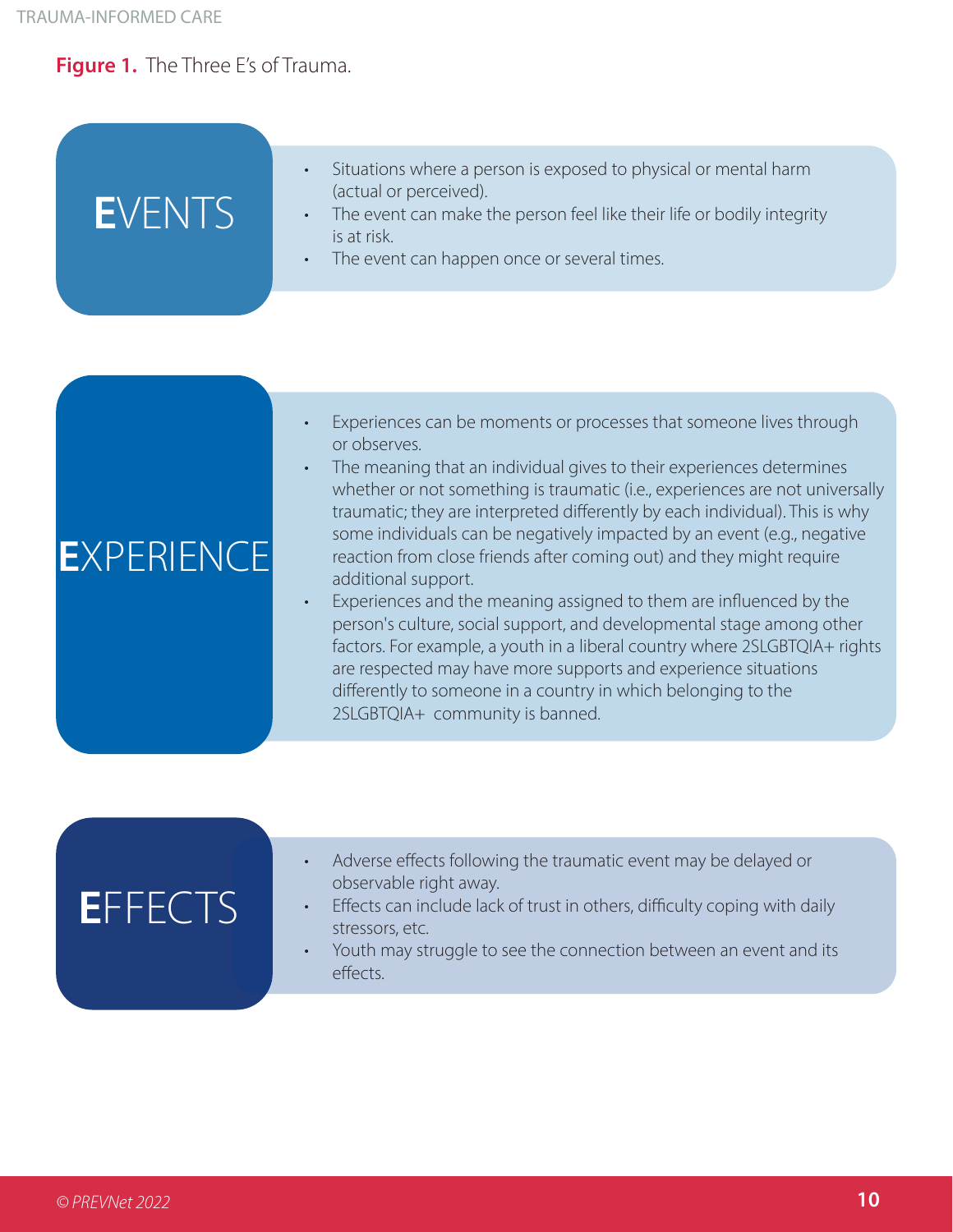### **Figure 2.** The Four Rs



## **Trauma-Informed Care Framework**

Within the Four R's framework, when responding, it is important to create a safe environment that promotes recovery and healing. Some 2SLGBTQIA+ youth may have experienced what is known as 'sanctuary trauma', whereby environments meant to be safe and supportive become a place of re-traumatization (Miller et al., 2016). For example, if a transgender youth seeks medical support during their transition, but is discriminated against or treated poorly, they may experience sanctuary trauma. Youth who have experienced harm where they anticipated support may be extremely apprehensive to engage with other services. Sanctuary trauma can result in feelings of betrayal, anger, or contribute to a sense of isolation and injustice. To prevent this, in TIC, there are six common principles for practitioners to use when responding (SAMHSA, 2014); these principles are presented in **Table 1**.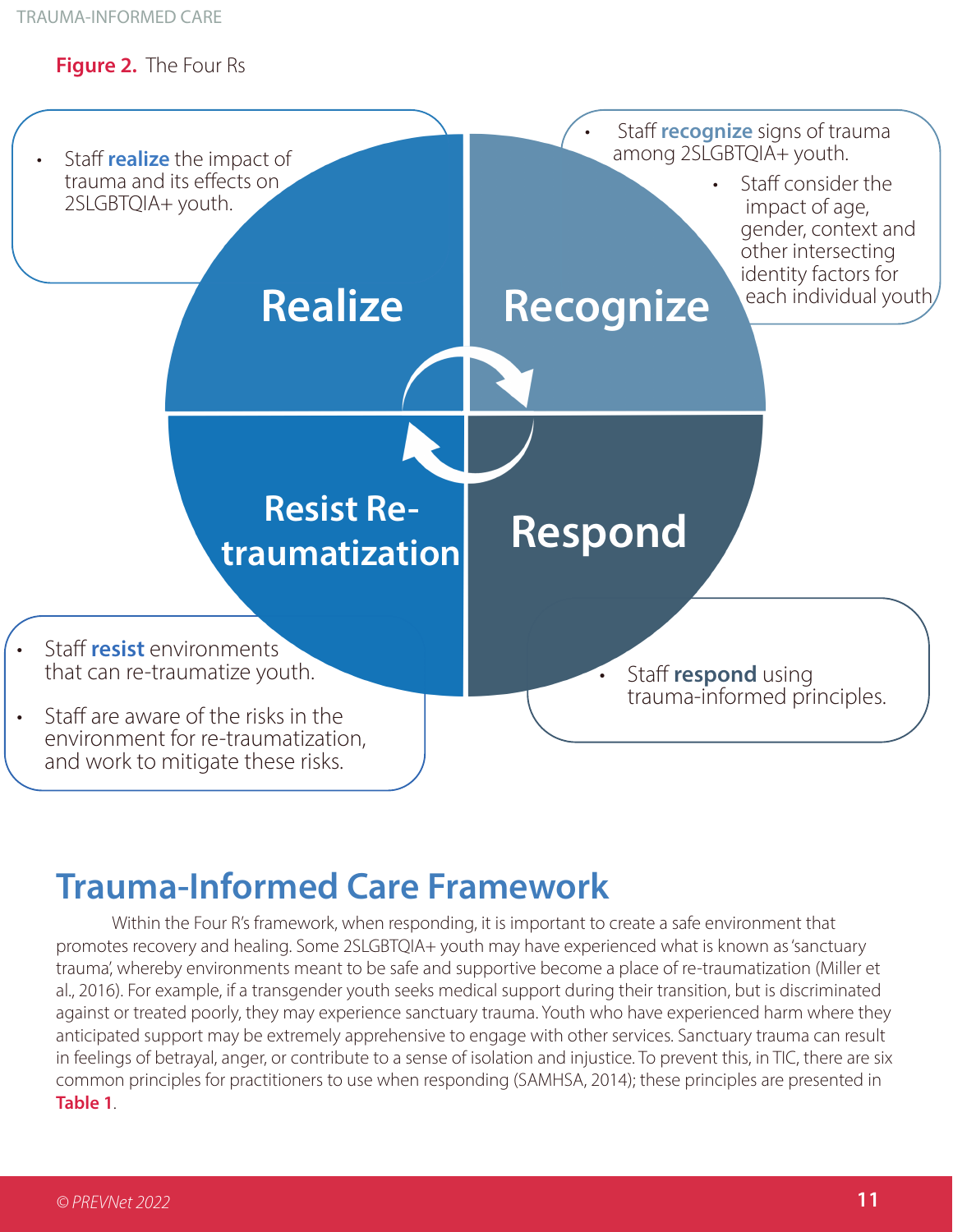|                       | <b>Table 1.</b> SAHMSA's (2014) Trauma-Informed Care Framework, with Suggestions for Working |  |  |
|-----------------------|----------------------------------------------------------------------------------------------|--|--|
| with 2SLGBTQIA+ Youth |                                                                                              |  |  |

| Principle                           | Description                                                                                                                                                                                                                                                      | Example*                                                                                                                                                                                                                                                     | Examples for Using the Principle with<br>2SLGBTQIA+ Youth                                                                                                                                                                                                                                                                                                                                                                                                                                                                                                                                      |
|-------------------------------------|------------------------------------------------------------------------------------------------------------------------------------------------------------------------------------------------------------------------------------------------------------------|--------------------------------------------------------------------------------------------------------------------------------------------------------------------------------------------------------------------------------------------------------------|------------------------------------------------------------------------------------------------------------------------------------------------------------------------------------------------------------------------------------------------------------------------------------------------------------------------------------------------------------------------------------------------------------------------------------------------------------------------------------------------------------------------------------------------------------------------------------------------|
| Safety                              | Staff and youth feel<br>physically and<br>mentally safe.                                                                                                                                                                                                         | Tell the youth that<br>they get to lead this<br>discussion and if they<br>ever feel<br>uncomfortable, they<br>can say 'pause' and<br>take a break.<br>Tell the youth that<br>they can ask a<br>question at any time<br>or disagree with you<br>at any point. | Some 2SLGBTQIA+ youths' sense of safety may<br>be compromised by past negative experiences.<br>Safety in their environment can be increased<br>by:<br>Ensuring the organization's vision and/or<br>$\bullet$<br>welcome statement includes a message<br>of commitment to providing appropriate<br>services for these youth and their families<br>(SAMHSA, 2008).<br>Using inclusive language (e.g., respect the<br>$\bullet$<br>youth's terms for sexual orientation and/or<br>gender identity; SAMHSA, 2008).<br>Honoring chosen names and pronouns<br>$\bullet$<br>(McCormick et al., 2018). |
| Trustworthiness<br>and transparency | Decision-making in<br>the organization is<br>transparent to youth,<br>caregivers, staff, and<br>all people involved<br>with the organization<br>to maintain trust.                                                                                               | Use explicit<br>statements like "I want<br>to learn more about<br>what has happened<br>to you and I am asking<br>you this question<br>because "                                                                                                              | An example of transparency is that any<br>decisions or program/service changes need<br>to be communicated with the youth and their<br>families (if their family is involved/supportive).<br>To ensure trustworthiness, maintain<br>confidentiality, especially when youth share<br>about their 2SLGBTQIA+ identity (SAMHSA,<br>2008).                                                                                                                                                                                                                                                          |
| Peer Support                        | Peers in this<br>framework might be<br>"trauma survivors"<br>or those who have<br>lived experiences of<br>trauma and who can<br>provide a safe<br>environment and<br>encourage<br>collaboration.<br>Family members and<br>peers can provide<br>support to youth. | Ask the youth if there<br>is a trusted individual<br>they would like in the<br>room with them.<br>Encourage youth to<br>foster supportive<br>relationships.                                                                                                  | A supportive school, organization and/or<br>community group can promote well-being.<br>An example of groups like this are Gay-Straight<br>Alliances (PREVNet, n.d.).                                                                                                                                                                                                                                                                                                                                                                                                                           |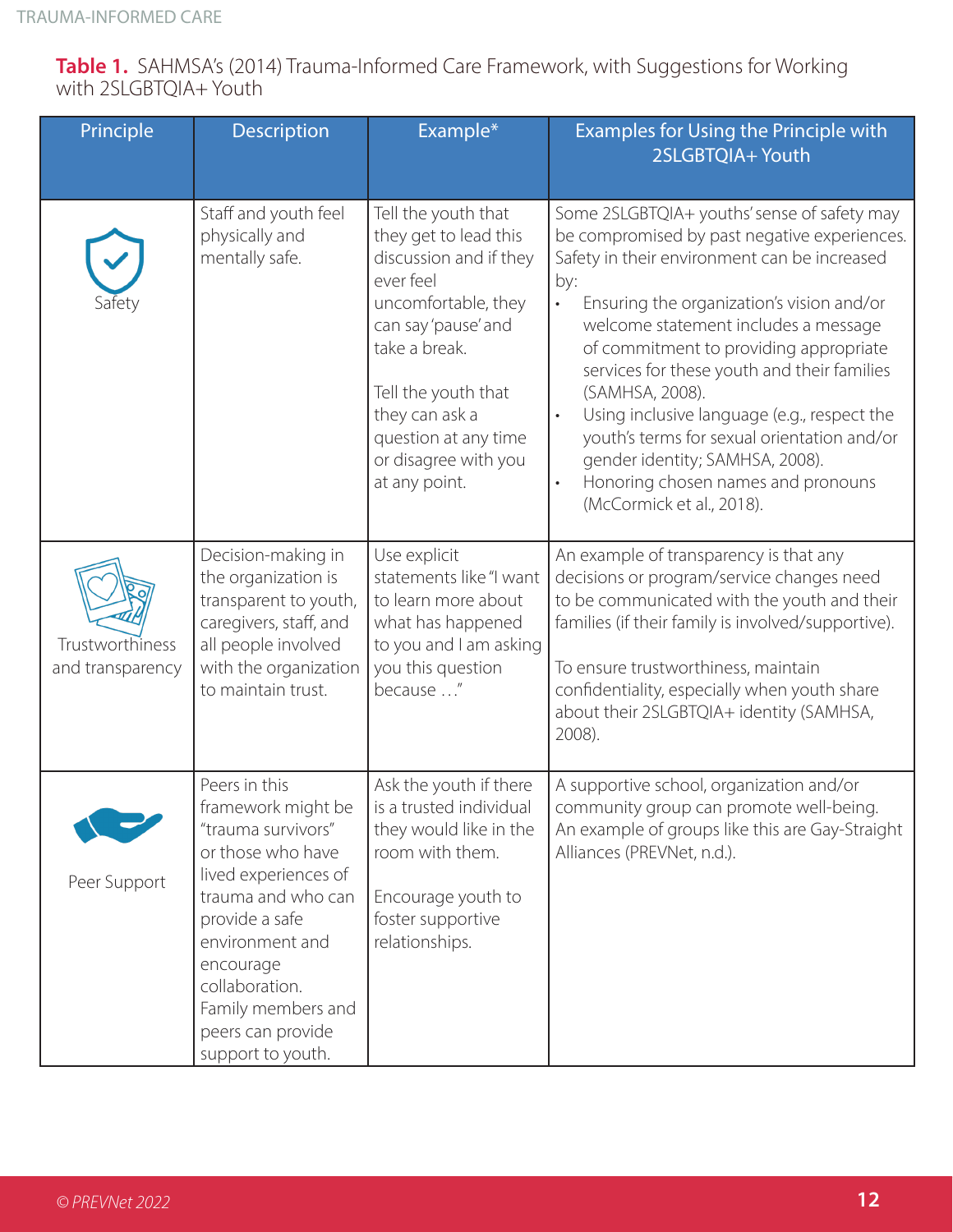| Principle                                                                                                                                                                                                     | Description                                                                                                                                                                   | Example*                                                                                                                                                                                                                                                                                                | <b>Examples for Using the Principle with</b><br>2SLGBTQIA+ Youth                                                                                                                                                                                                                                                                                                                                                                       |
|---------------------------------------------------------------------------------------------------------------------------------------------------------------------------------------------------------------|-------------------------------------------------------------------------------------------------------------------------------------------------------------------------------|---------------------------------------------------------------------------------------------------------------------------------------------------------------------------------------------------------------------------------------------------------------------------------------------------------|----------------------------------------------------------------------------------------------------------------------------------------------------------------------------------------------------------------------------------------------------------------------------------------------------------------------------------------------------------------------------------------------------------------------------------------|
| Collaboration and<br>mutuality                                                                                                                                                                                | Partnership is very<br>important and there<br>is an effort from all<br>stakeholders to level<br>power imbalances.                                                             | Ask youth and their<br>caregivers for<br>feedback.<br>Work at the youths'<br>pace and don't rush<br>them to share<br>information.<br>Ask them if there are<br>resources they would<br>like help accessing.                                                                                              | Assessing for needs, barriers, challenges,<br>readiness, and strengths can ensure the<br>environment is appropriate to support youth<br>and their caregivers.<br>For example, you can ask for feedback<br>regarding programs/services/resources: Are the<br>resources written in a welcoming and inclusive<br>manner? Is the language appropriate? Is the<br>information clear? Are the staff trained to<br>support youth effectively? |
| Empowerment,<br>voice, and choice                                                                                                                                                                             | It is crucial to<br>Recognize<br>experiences<br>Identify people's<br>$\bullet$<br>strengths<br>Build upon<br>people's<br>experiences and<br>strengths to<br>foster resilience | Tell the youth that<br>they get to decide<br>what is important for<br>you to know<br>regarding their<br>identity, experiences,<br>etc.<br>Identify and affirm<br>youth's strengths.                                                                                                                     | Build on youth strengths by facilitating positive<br>social connections. By connecting to others<br>who are supportive or who have similar life<br>experiences, youth can increase their sense<br>of control (Scheer, 2018).                                                                                                                                                                                                           |
| The organization<br>avoids:<br><b>Bias</b><br>Stereotypes<br>It is important to<br>avoid harmful biases<br>Cultural, historical,<br>and stereotypes on<br>and gender issues<br>gender and sexual<br>identity. |                                                                                                                                                                               | Tell the youth that<br>their symptoms may<br>stem from prior<br>experiences like<br>discrimination, and<br>are a normal reaction<br>to abnormal<br>situations. Affirm that<br>they are not at fault<br>while also taking<br>care not to invalidate<br>feelings of guilt if the<br>youth expresses them. | TIC services need to be culturally sensitive.<br>All individuals working with 2SLGBTQIA+ youth<br>need to be aware of the issues that impact<br>these youth so they can be sensitive and<br>supportive (SAMHSA, 2008).                                                                                                                                                                                                                 |

\*examples from Potter (2020; *see Table 1*)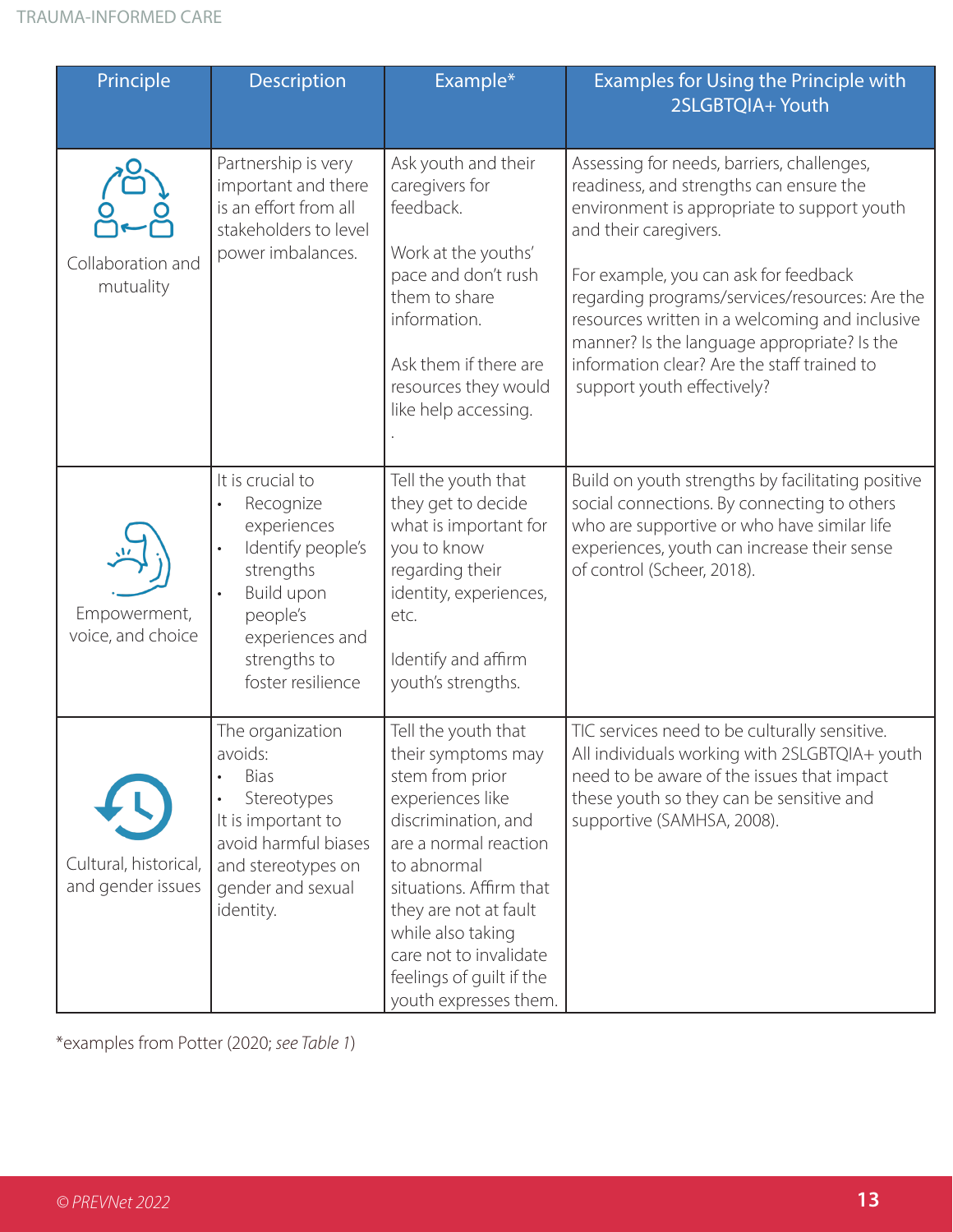### *Implementing a Trauma-Informed Approach*

TIC principles can be incorporated into different settings and services (SAMHSA, 2014). SAMHSA (2014) has developed questions to ensure TIC principles are followed at different levels (i.e., organization, policy, governance, training). For users, it can be valuable to consider the following questions (see SAMHSA, 2014, p.15):

- How does the organization ensure that all staff (e.g., direct care, supervisors, front desk and reception, support staff, housekeeping and maintenance) receive basic training on trauma, its impacts, and strategies for trauma-informed approaches across the agency and across personnel functions?
- How does workforce development/staff training address the ways identity, culture, community, and oppression can affect a youth's experience of trauma, access to supports and resources, and opportunities for safety?
- Does the organization have the capacity to provide trauma-specific treatment or refer to appropriate trauma-specific services?
- How are peer supports integrated into the service delivery approach?
- How does the agency address gender-based needs in the context of trauma screening, assessment, and treatment?
- Do staff members talk with youth about the range of trauma reactions and work to minimize feelings of fear or shame and to increase self-understanding?
- How are these trauma-specific practices incorporated into the organization's ongoing operations?
- Is there a system in place that monitors the agency's progress in being trauma-informed?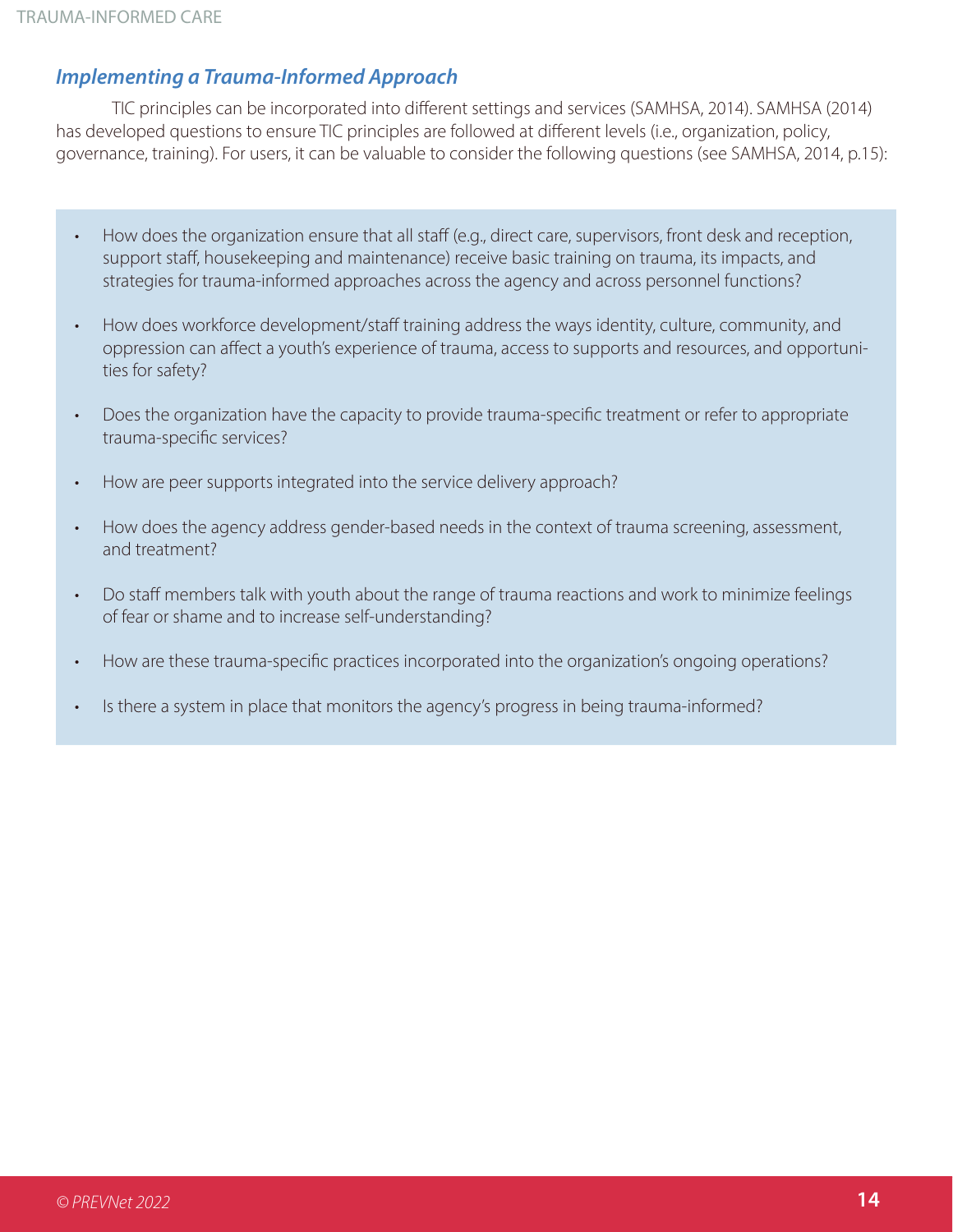### *Organizational Considerations*

Given that TIC is an organizational framework, it involves both organizational elements and staff practices (Avery et al., 2020). It is recommended that a trauma- informed organizational culture be developed before training staff in TIC practices as widespread cultural changes will make individual efforts more impactful. Developing a trauma-informed organization includes implementing elements of empowerment, choice, collaboration, safety, and trustworthiness into mission statements, policies, procedures, bylaws, and/or manuals (Avery et al., 2020).

Trauma-Informed Organizational Practices can include (Menschner & Maul, 2016):

- *• Leadership* that empowers staff, communicates the importance of TIC approaches, invests in training and physically modifies the facility when necessary (e.g., gender-neutral bathrooms).
- **• Engaging youth** participants in the design and delivery of TIC as their first-hand experience will provide a valuable perspective.
- **• 2SLGBTQIA+-specific trauma training** for all employees so everyone knows how to facilitate a safe, welcoming, and inclusive environment. This includes administrative assistants and/or security so that when individuals first walk into a building, they feel safe and accepted.
- **Creating a safe environment** both physically (e.g., well-lit entrances and exits, welcome and inclusive language on signage) and socially and emotionally (e.g., welcome youth when they walk in, have consistent and open communication, maintain a clear schedule).
- **• Preventing secondary traumatic stress** among staff by offering training on the topic, providing supervision, or offering staff "mental health days".

Before establishing a TIC framework in a specific setting (e.g., a school, an organization), it is important to consider contextual elements. Although there is limited information on how to implement teen dating violence prevention programs with 2SLGBTQIA+ youth, some practitioners have summarized delivery guidelines for prevention programs with 2SLGBTQIA+ youth (see PREVNet et al., 2021). Some required practices include using a trauma-informed approach to programming and ensuring that the content is inclusive and reflects 2SLGBTQIA+ experiences (PREVNet et al., 2021).

#### **Example**

If incorporating a TIC organizational framework into a 2SLGBTQIA+ teen violence prevention program, implementers could ask themselves:

- Are people in the organization ready and motivated to implement an intervention through a TIC framework? Is leadership supportive of this change? Do people in this setting have previous knowledge on the topic? It is important to assess what contextual factors that can influenceimplementation.
- What type of initial training is needed for staff? How can on-going support be provided? Besides workshops and resources, staff can benefit from spaces in which they can discuss the intervention, any challenges they are having, and check if the information they are sharing is accurate (Avery et al., 2020).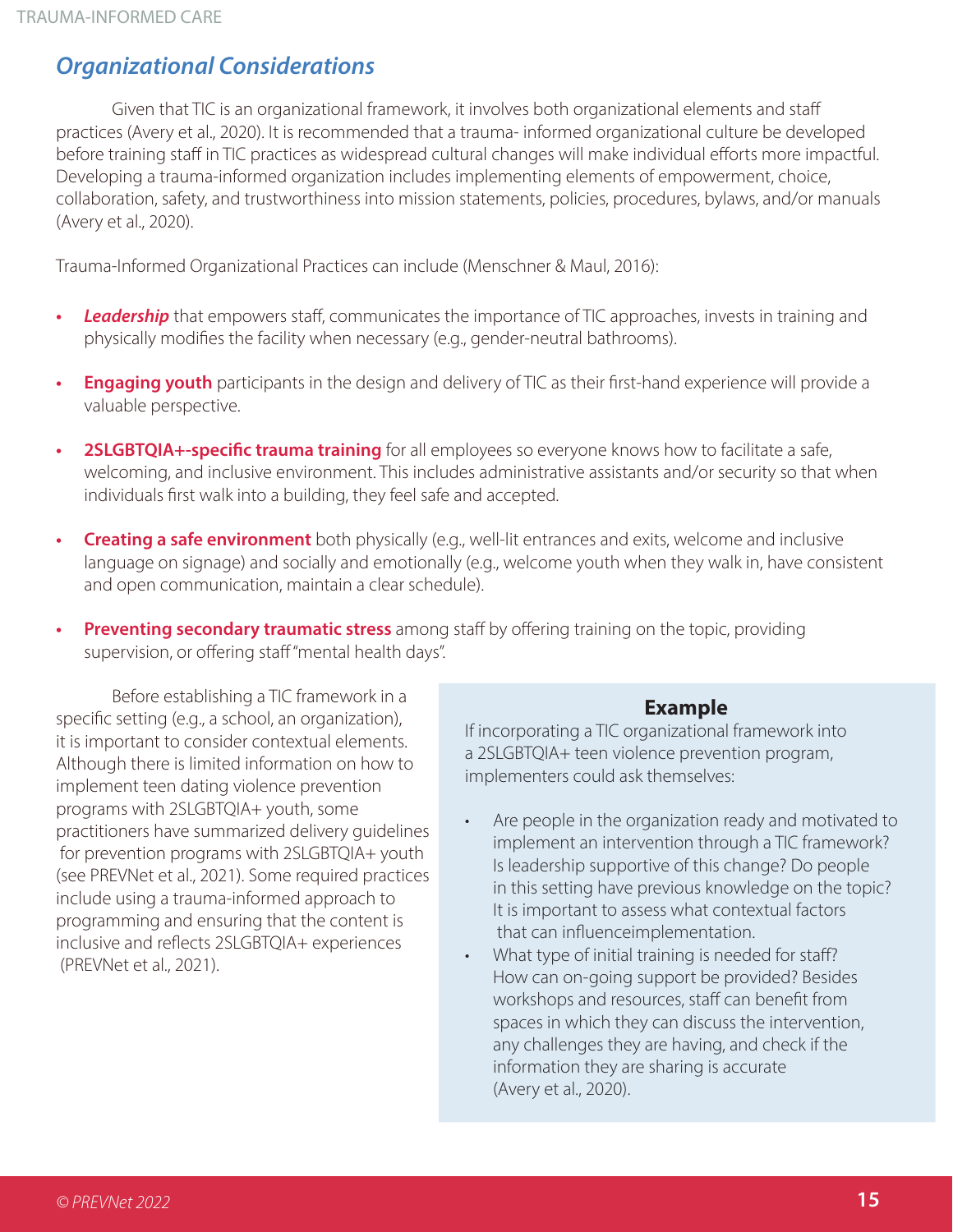## **Trauma-Informed Care for 2SLGBTQIA+ Youth**

Sexually and gender diverse youth face several mental health risk factors due to societal norms that stigmatize and discriminate against them (Hidalgo, 2018). **Trauma** can result from a variety of factors including family rejection, physical and sexual abuse after coming out, and experiences of discrimination and maltreatment (McCormick et al., 2018). The potential for 2SLGBTQIA+ youth to experience these stressors reinforces the need for TIC.

Although many 2SLGBTQIA+ youth attempt to seek professional support, they tend to report dissatisfaction with the services provided by practitioners, some of whom may not have developed the competency to provide a safe environment (Ellis, 2020). Although different professional fields have a variety of mandates and guidelines, service providers have a duty to educate themselves on best practices to avoid re-traumatizing 2SLGBTQIA+ youth, and to ensure their needs are appropriately met. The following recommendations offer key points practitioners need to consider when working with 2SLGBTQIA+ youth in a trauma-informed way. The recommendations have been organized considering the four Rs of TIC.

### *Realize the impact of trauma and its effects on 2SLGBTQIA+ youth*

- Understand how secondary adversity impacts 2SLGBTQIA+ youth. In addition to direct experiences of trauma, it is also important to consider challenges or adversities that go along with trauma (e.g., family difficulties or separation, new school); these challenges are termed secondary adversity. Common secondary adversities for 2SLGBTQIA+ youth include financial challenges and stigma (McCormick et al., 2018).
- Advocate for an inclusive environment. Develop a mission and vision statement for your organization/ program that reflects inclusivity and care. Educate staff on the impact of trauma and the importance of creating an inclusive environment. Support policies and environments that reject homophobia, biphobia, transphobia, or any type of discrimination against 2SLGBTQIA+ youth. Some 2SLGBTQIA+ youth might have experienced rejection in other programs or social groups, so program personnel might benefit from guidance and support to help mitigate the effects of previous rejection (McCormick et al., 2018; Poirier et al., 2008).
- Consider accessibility. Accessibility can refer to geography, program inclusivity, or facilities in the program space (e.g., gendered bathrooms, wheelchair access). Regarding geography, consider if your program/service is accessible to youth who may be attending on their own due to family prejudice (Poirier et al., 2008). For teen dating violence prevention programs, it is important to highlight that these programs are a safe space for 2SLGBTQIA+ youth. When using a TIC framework, it is important to train staff to provide adequate support and ensure the content is appropriate for different gender and sexual identities (PREVNet & Martin-Storey, 2020).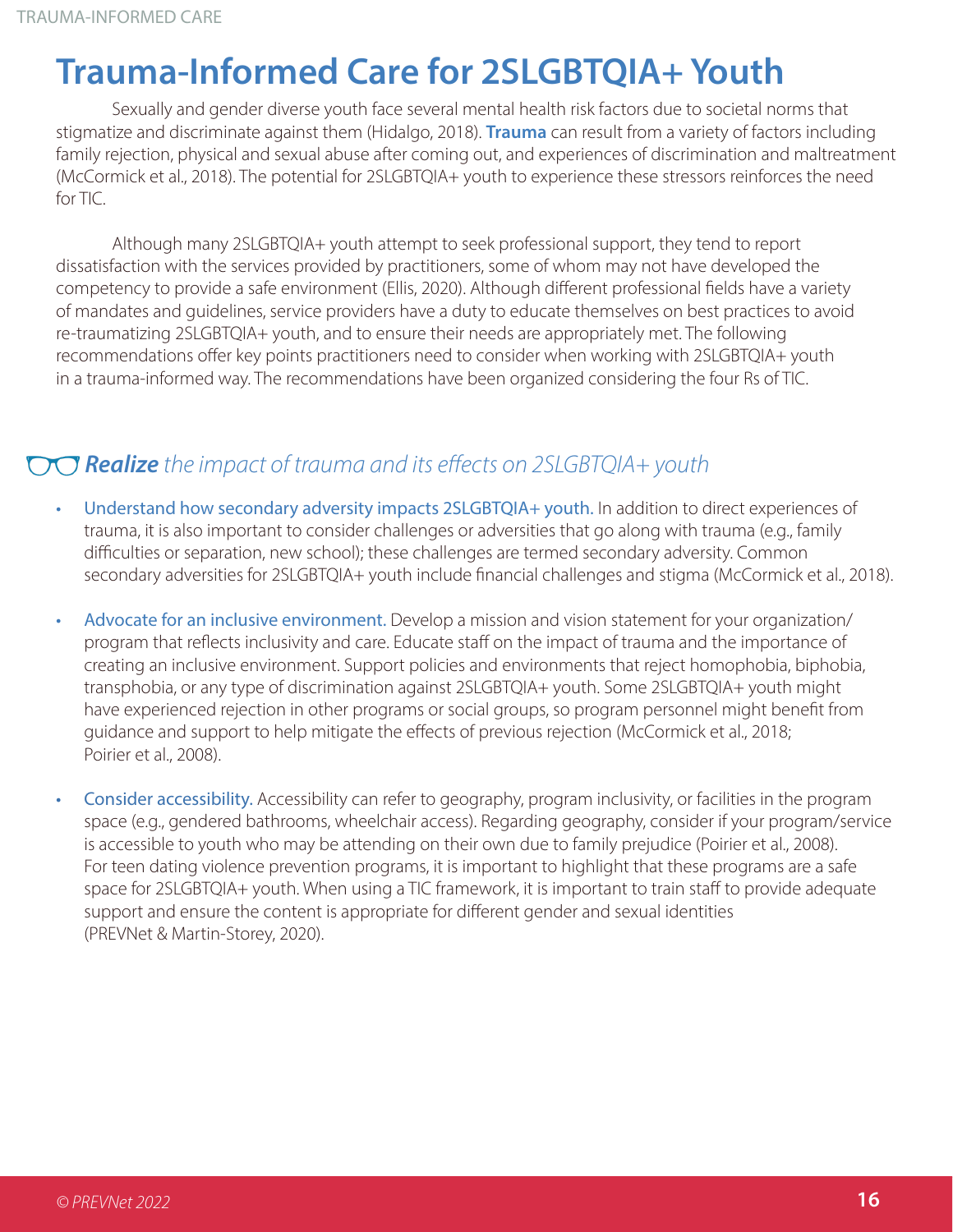### **Recognize** signs of trauma and consider the impact of age, gender, context and other identities

- Support families to enhance 2SLGBTQIA+ acceptance. In addition to direct experiences of trauma, it is also important to consider challenges or adversities that go along with trauma (e.g., family difficulties or separation, new school); these challenges are termed secondary adversity. Common secondary adversities for 2SLGBTQIA+ youth include financial challenges and stigma (McCormick et al., 2018).
- Provide ongoing training. Develop a mission and vision statement for your organization/ program that reflects inclusivity and care. Educate staff on the impact of trauma and the importance of creating an inclusive environment. Support policies and environments that reject homophobia, biphobia, transphobia, or any type of discrimination against 2SLGBTQIA+ youth. Some 2SLGBTQIA+ youth might have experienced rejection in other programs or social groups, so program personnel might benefit from guidance and support to help mitigate the effects of previous rejection (McCormick et al., 2018; Poirier et al., 2008).

### *CII* **Respond** using trauma-informed principles

- Connect youth to supportive networks and groups. Youth might be unaware of gay-straight alliances in their school or of groups and communities that are affirming of their identities (McCormick et al., 2018). Help connect them to these resources.
- Build trust by prioritizing physical and emotional safety. Given the likelihood that 2SLGBTQIA+ youth have experienced trauma, they may require more opportunities for collaboration, choice, and control to feel empowered. Some tips for doing so include allowing youth to react without taking it personally; communicating in an open and non-judgmental manner; and providing choice in program preferences, goals, or form of contact (Building Competence + Capacity, n.d.). Emotional safety involves feeling protected, comforted, heard and reassured (National Resource Center for Mental Health Promotion and Youth Violence Prevention, n.d.).
- Demonstrate respect. Acknowledge the youth's identity; maintain the youth's privacy; incorporate 2SLGBTQIA+ specific resources (National Resource Center for Mental Health Promotion and Youth Violence Prevention, n.d.).
- Shift the Conversation. Use a trauma-informed and strengths-based approach by shifting the conversation from "What is wrong with you?" to "What has happened to you?" Other examples include (Building Competence + Capacity, n.d.):

| <b>Deficit Perspective</b> | <b>Trauma-Informed, Strengths-Based</b>          |
|----------------------------|--------------------------------------------------|
| Symptoms                   | Trauma response                                  |
| Attention Seeking          | Individual is trying to connect                  |
| Manipulative               | Individual has difficulty communicating directly |
| Treatment resistant        | Our plan isn't meeting their needs               |
| Addiction                  | Using substances to cope or survive              |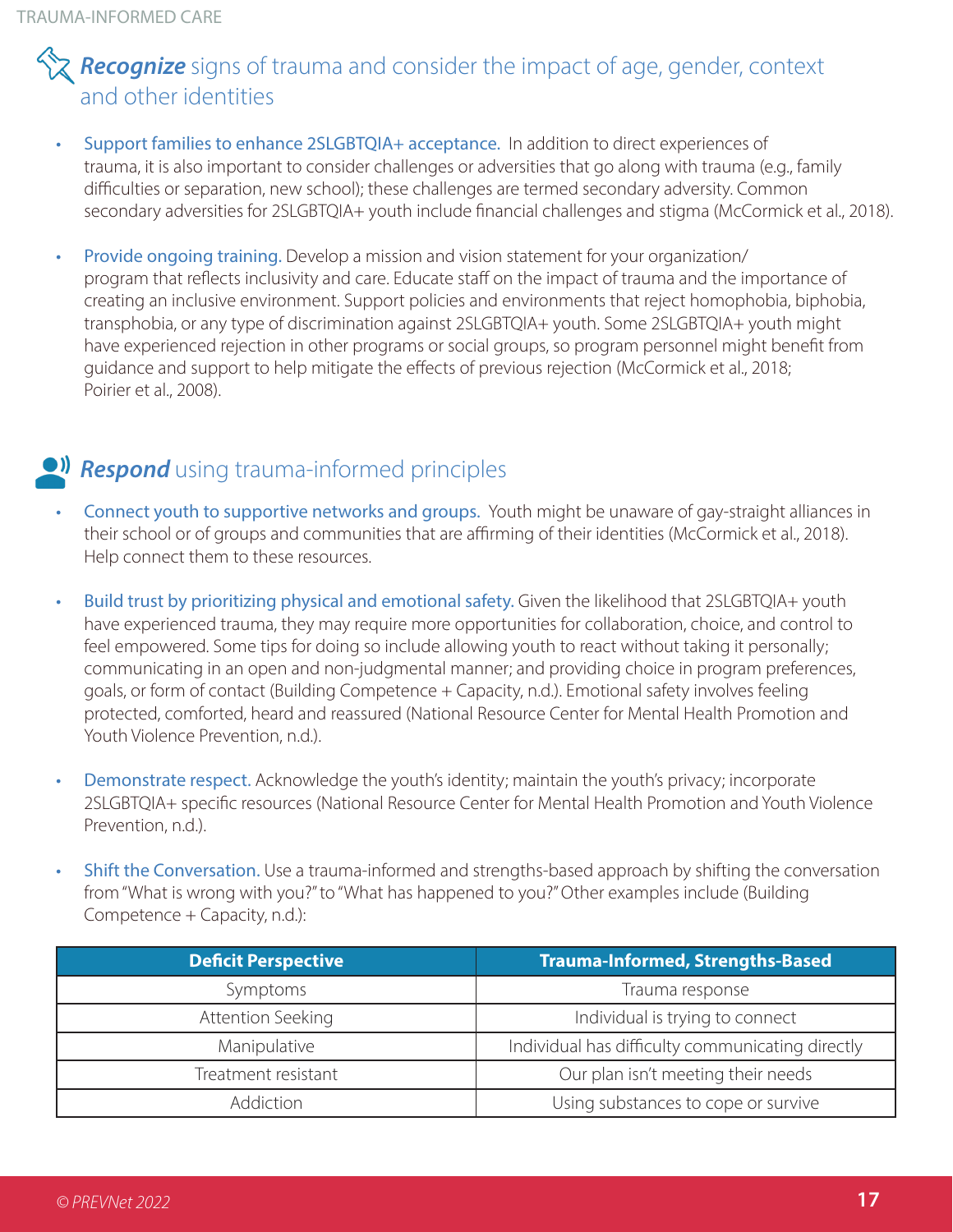- Allow the youth to lead the conversation about gender and sexuality. Do not assume that gender and sexuality are relevant to the conversation just because the youth is a member of the 2SLGBTQIA+ community. Further, recognize that you may be working with an 2SLGBTQIA+ youth who has not disclosed it yet. Finally, given that trauma is the result of one's perception of an experience, do not assume an individual has experienced trauma. Create space to actively listen to the youth's story and interpretation of an experience (Building Competence + Capacity, n.d.).
- Use inclusive language and honor pronouns. Use the youth's pronouns and tell them yours. Inclusive language promotes safety (McCormick et al., 2018).
- Use markers that indicate to youth that they are safe. For many 2SLGBTQIA+ youth, trauma experiences have compromised their sense of safety and it needs to be restored. Consider displaying banners, flags, books, or signs to show acceptance (McCormick et al., 2018; Poirier et al., 2008).

### **Resist** environments that can re-traumatize youth and work to mitigate these risks

- Foster self-awareness. Staff should become aware of their personal assumptions, stereotypical beliefs, historical events that may impact views (e.g., personal trauma, vulnerabilities), and self-location. This awareness can help practitioners focus on the youth, engage in behaviors that build trust, and avoid re-traumatization (Building Competence + Capacity, n.d.).
- Keep learning. It is important for practitioners to learn terminology and reliable information about different groups. Always remain open to learning and do not rely on youth to educate you. Find peers to consult/debrief with and build relationships with the 2SLGBTQIA+ community (Building Competence + Capacity, n.d.; McCormick et al., 2018). Providers should build awareness of relevant topics like: 2SLGBTQIA+ vocabulary and definitions; identity development; specific traumas and how prejudice, stigma, and discrimination impact mental health; social and cultural diversity of 2SLGBTQIA+ populations; historic and ongoing oppression 2SLGBTQIA+ populations face; intersectionality and social locations; and ways to promote social change (National Resource Center for Mental Health Promotion and Youth Violence Prevention, n.d.)
- Advocate for affirming and accepting environments. These environments can include schools, social groups, and supporting families to be more accepting.
- Involve youth. Given that TIC involves collaboration, choice, and agency, consider developing an advisory board where staff can seek youth's input, and youth can offer suggestions for culturally competent practices, policies, and programs (National Resource Center for Mental Health Promotion and Youth Violence Prevention, n.d.).
- Trigger warnings. When discussing certain topics, sharing resources, or asking youth to share personal experiences, it is important to provide content warnings to minimize the risk of re-traumatization. Inform youth that they can leave the room at any time if they feel uncomfortable and encourage them to debrief as needed.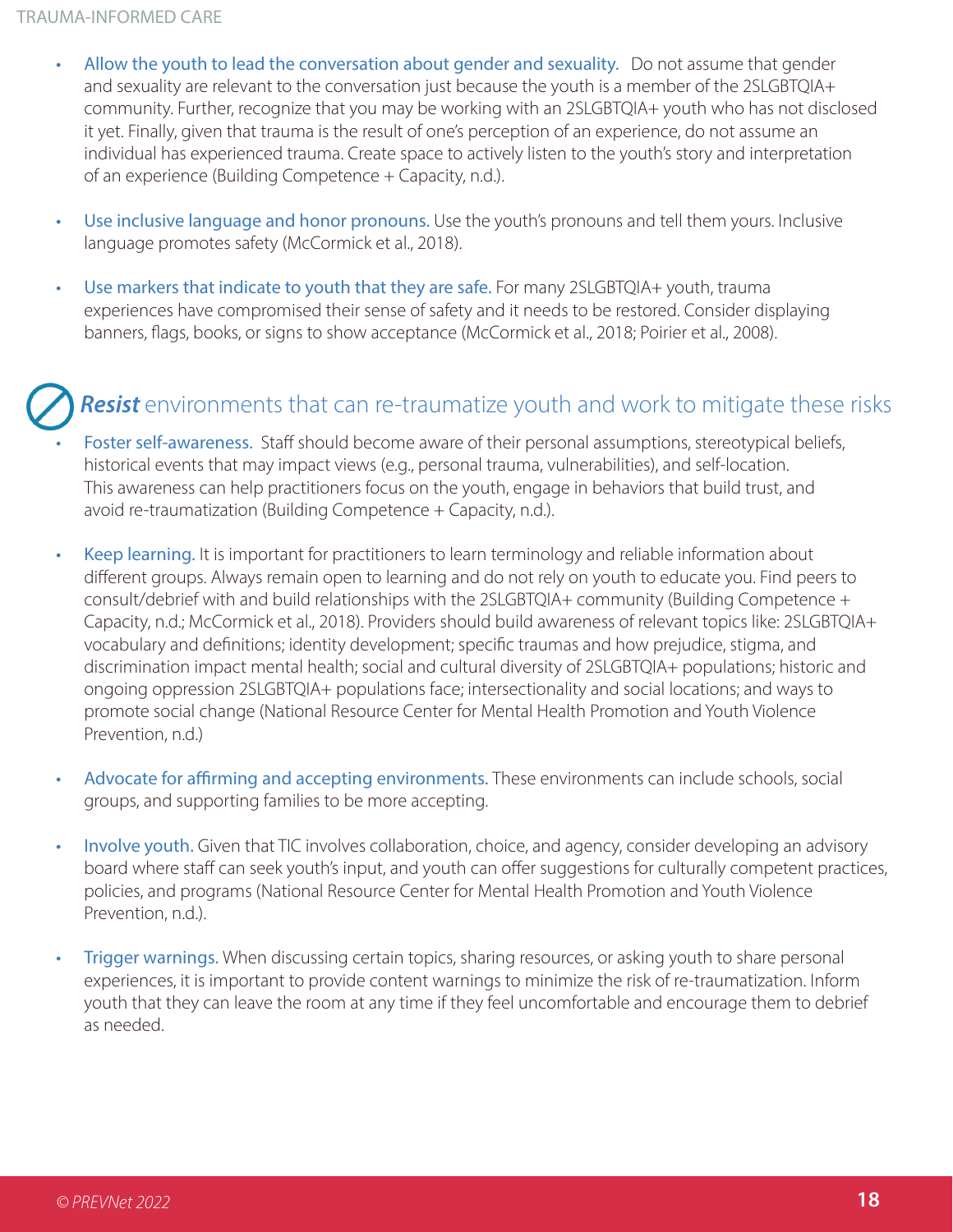## **Conclusions**

Systems and organizations working with youth have a common goal to support positive youth development. One way to enact this goal with 2SLGBTQIA+ youth is to use a TIC approach. According to SAMHSA (2014), TIC is an organizational framework that requires users to realize the impact of trauma, recognize signs and symptoms, respond with care, respect, and collaboration, and resist re-traumatizing youth. While 2SLGBTQIA+ youth are at a higher risk of experiencing stressors due to macro forces like homophobia and transphobia, not all 2SLGBTQIA+ youth will experience trauma. Trauma is the result of ones' perception of an experience. Regardless of whether a youth has disclosed experiencing trauma, it is best practice to implement a TIC approach. In this review, we note that individuals working with 2SLGBTQIA+ youth should seek ongoing training and support and be aware of and challenge their biases and assumptions. Doing so will enhance the provider's ability to enact practices that demonstrate support and respect.

In close, it is important to note that more research is needed to understand the impact of trauma on the mental health of 2SLGBTQIA+ youth (McCormick et al., 2018). This summary represents the best available peer-reviewed and gray literature at the time.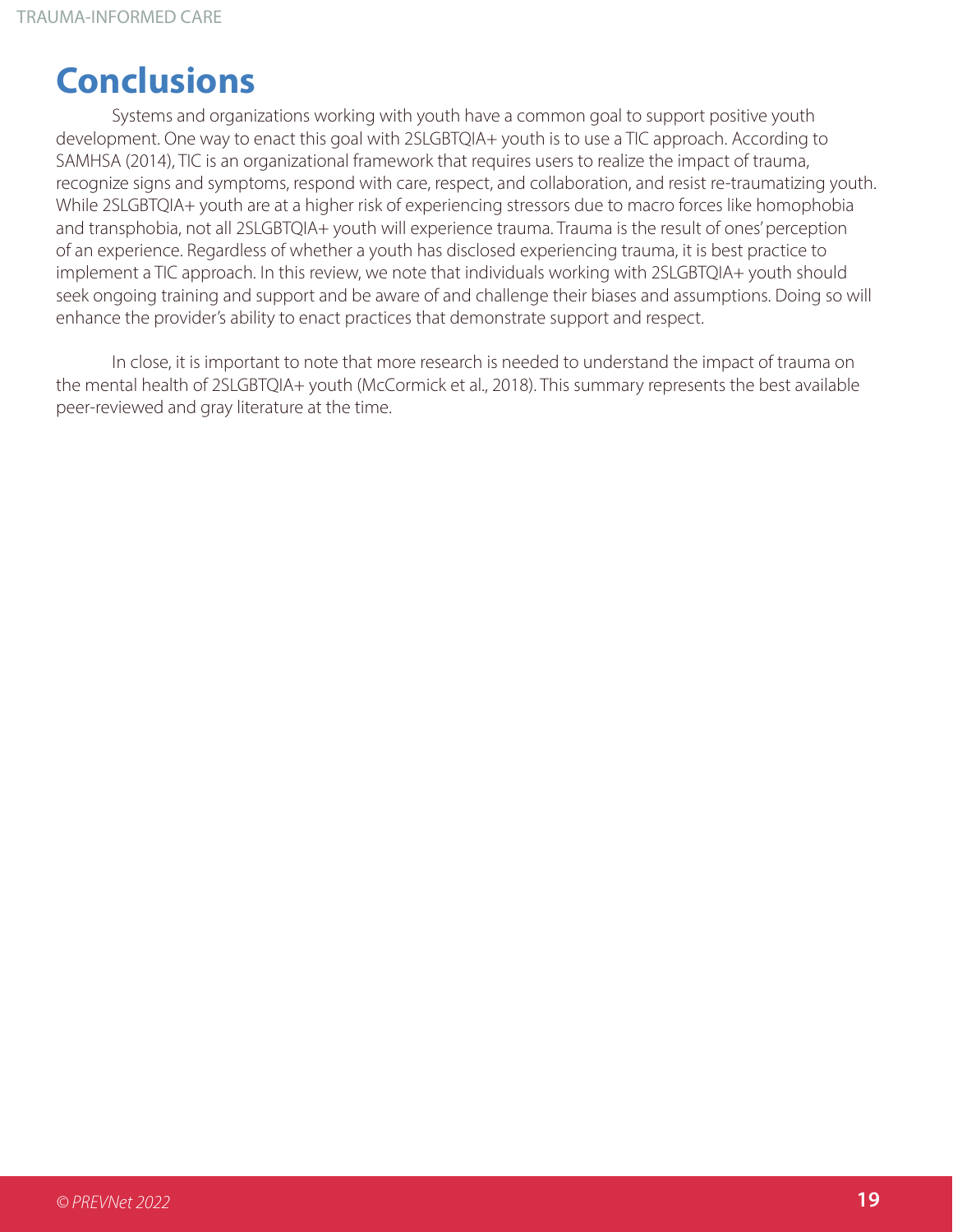## **Resources**

Understanding current terms and concepts is very important when using a TIC framework with 2SLGBTQIA+ youth. Here are some links you may find useful:

#### **Key terms and concepts**

- APA's key terms for gender diversity[: https://www.apa.org/pi/lgbt/programs/safe-supportive/lgbt/key-terms.](https://www.apa.org/pi/lgbt/programs/safe-supportive/lgbt/key-terms.pdf) pdf
- Egale's 2SLGBTQIA+ terms and concepts: <https://egale.ca/awareness/terms-and-concepts-updated/>
- Pronoun usage guide by Egale:<https://egale.ca/awareness/pronoun-usage-guide/>
- Inclusive and affirming language:<https://egale.ca/awareness/inclusive-and-affirming-language/>

#### **Resources for schools**

- Resources to create safe and welcoming schools by Human Rights Campaign Foundation: <https://welcomingschools.org/resources>
- Safe Space Kit, a Guide to Supporting Lesbian, Gay, Bisexual, Transgender, and Queer Students in Your School. This guide includes information on issues, education, advocacy and resources: [https://www.glsen.org/sites/](https://www.glsen.org/sites/default/files/2019-11/GLSEN%20English%20SafeSpace%20Book%20Text%20Updated%202019.pdf) [default/files/2019-11/GLSEN%20English%20SafeSpace%20Book%20Text%20Updated%202019.pdf](https://www.glsen.org/sites/default/files/2019-11/GLSEN%20English%20SafeSpace%20Book%20Text%20Updated%202019.pdf)
- A resource for principals and other personnel that provides information on sexual orientation to inform decision making of school personnel:<https://www.apa.org/pi/lgbt/resources/just-the-facts.pdf>
- Recommendations for school administrators to support transgender and gender diverse students: https:// [www.apa.org/pi/lgbt/programs/safe-supportive/lgbt/school-administrators.pdf](https://www.apa.org/pi/lgbt/programs/safe-supportive/lgbt/school-administrators.pdf)
- Considerations when working with 2SLGBTQIA+ students of colour: [https://www.glsen.org/sites/default/](https://www.glsen.org/sites/default/files/LGBT_studentsofcolor.pdf) [files/LGBT\\_studentsofcolor.pdf](https://www.glsen.org/sites/default/files/LGBT_studentsofcolor.pdf)
- 2SLGBTQIA+ resources in schools[: https://www.nasponline.org/lgbtqi2-s](https://www.nasponline.org/lgbtqi2-s)

#### **Resources for mental health practitioners**

- Report on appropriate therapeutic responses to sexual orientation: [https://www.apa.org/pi/lgbt/resources/](https://www.apa.org/pi/lgbt/resources/therapeutic-response.pdf) [therapeutic-response.pdf](https://www.apa.org/pi/lgbt/resources/therapeutic-response.pdf)
- 2SLGBTQIA+ resources for psychologists:<https://www.apa.org/pi/lgbt/resources>
- Providing services and supports for 2SLGBTQIA+ youth: [https://www.samhsa.gov/sites/default/files/lgbtqi2-s](https://www.samhsa.gov/sites/default/files/lgbtqi2-s-practice-brief.pdf)[practice-brief.pdf](https://www.samhsa.gov/sites/default/files/lgbtqi2-s-practice-brief.pdf)
- Workshop materials on trauma-informed care for professionals working with the 2SLGBTQIA+ community: [http://buildingcompetence.ca](http://buildingcompetence.ca/)

#### **Guides**

- Being an ally to transgender and nonbinary youth: [https://www.thetrevorproject.org/wp-content/up](https://www.thetrevorproject.org/wp-content/uploads/2020/03/Guide-to-Being-an-Ally-to-Transgender-and-Nonbinary-Youth.pdf)[loads/2020/03/Guide-to-Being-an-Ally-to-Transgender-and-Nonbinary-Youth.pdf](https://www.thetrevorproject.org/wp-content/uploads/2020/03/Guide-to-Being-an-Ally-to-Transgender-and-Nonbinary-Youth.pdf)
- Handbook for 2SLGBTQIA+ people on the coming out process: [https://www.thetrevorproject.org/wp-con](https://www.thetrevorproject.org/wp-content/uploads/2019/10/Coming-Out-Handbook.pdf)[tent/uploads/2019/10/Coming-Out-Handbook.pdf](https://www.thetrevorproject.org/wp-content/uploads/2019/10/Coming-Out-Handbook.pdf)
- Supporting Black 2SLBGTQIA+ youth mental health: [https://www.thetrevorproject.org/wp-content/up](https://www.thetrevorproject.org/wp-content/uploads/2020/06/Supporting-Black-LGBTQ-Youth-Mental-Health.pdf)[loads/2020/06/Supporting-Black-LGBTQ-Youth-Mental-Health.pdf](https://www.thetrevorproject.org/wp-content/uploads/2020/06/Supporting-Black-LGBTQ-Youth-Mental-Health.pdf)
- Providing 2SLGBTQIA+ inclusive services: [https://www.wisdom2action.org/wp-content/uploads/2020/10/](https://www.wisdom2action.org/wp-content/uploads/2020/10/Raising-the-Bar-Call-to-Action.pdf) [Raising-the-Bar-Call-to-Action.pdf](https://www.wisdom2action.org/wp-content/uploads/2020/10/Raising-the-Bar-Call-to-Action.pdf)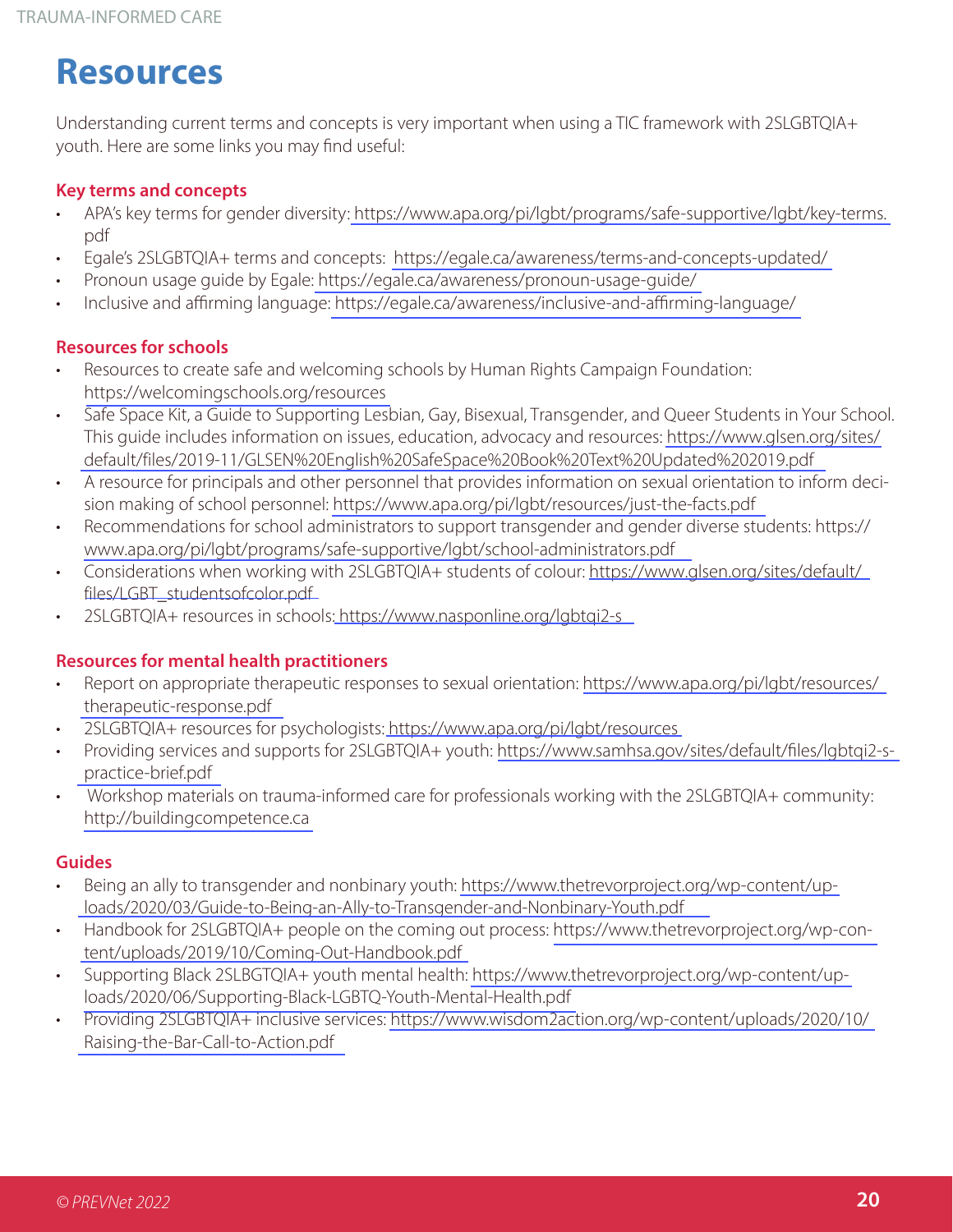#### **Violence prevention**

- Engaging 2SLGBTQIA+ youth in adolescent dating violence prevention programming: [https://youthdatingvi](https://youthdatingviolence.prevnet.ca/wp-content/uploads/2021/06/Promising-Practices-for-2SLGBTQ-Youth.pdf)[olence.prevnet.ca/wp-content/uploads/2021/06/Promising-Practices-for-2SLGBTQ-Youth.pdf](https://youthdatingviolence.prevnet.ca/wp-content/uploads/2021/06/Promising-Practices-for-2SLGBTQ-Youth.pdf)
- Romantic relationships and 2SLGBTQIA+ youth: [https://youthdatingviolence.prevnet.ca/wp-content/up](https://youthdatingviolence.prevnet.ca/wp-content/uploads/2021/06/LGBTQ-Relationships.pdf)[loads/2021/06/LGBTQ-Relationships.pdf](https://youthdatingviolence.prevnet.ca/wp-content/uploads/2021/06/LGBTQ-Relationships.pdf)
- 2SLGBTQIA+ youth & gender-based violence[: https://www.wisdom2action.org/gbv/](https://www.wisdom2action.org/gbv/)

#### **Workshops/kits**

- Lifeguard workshop by the Trevor Project. This workshop is designed for school staff or group leaders to help young people learn about the challenges faced by 2SLGBTQIA+ people, including helping them identify warning signs of suicide and how to help someone in crisis: [https://www.thetrevorproject.org/education/](https://www.thetrevorproject.org/education/lifeguard-workshop/) [lifeguard-workshop/](https://www.thetrevorproject.org/education/lifeguard-workshop/)
- Workshops and trainings can be requested through Egale: <https://egale.ca/training-workshops/>

#### **Information/support**

- The Trevor Support Center has an information hub with answers to commonly asked questions: [https://www.](https://www.thetrevorproject.org/resources/trevor-support-center/) [thetrevorproject.org/resources/trevor-support-center/](https://www.thetrevorproject.org/resources/trevor-support-center/)
- Creating cultures of trauma-informed care (CCTIC) a self-assessment and planning protocol: [https://www.](https://www.theannainstitute.org/CCTICSELFASSPP.pdf) [theannainstitute.org/CCTICSELFASSPP.pdf](https://www.theannainstitute.org/CCTICSELFASSPP.pdf)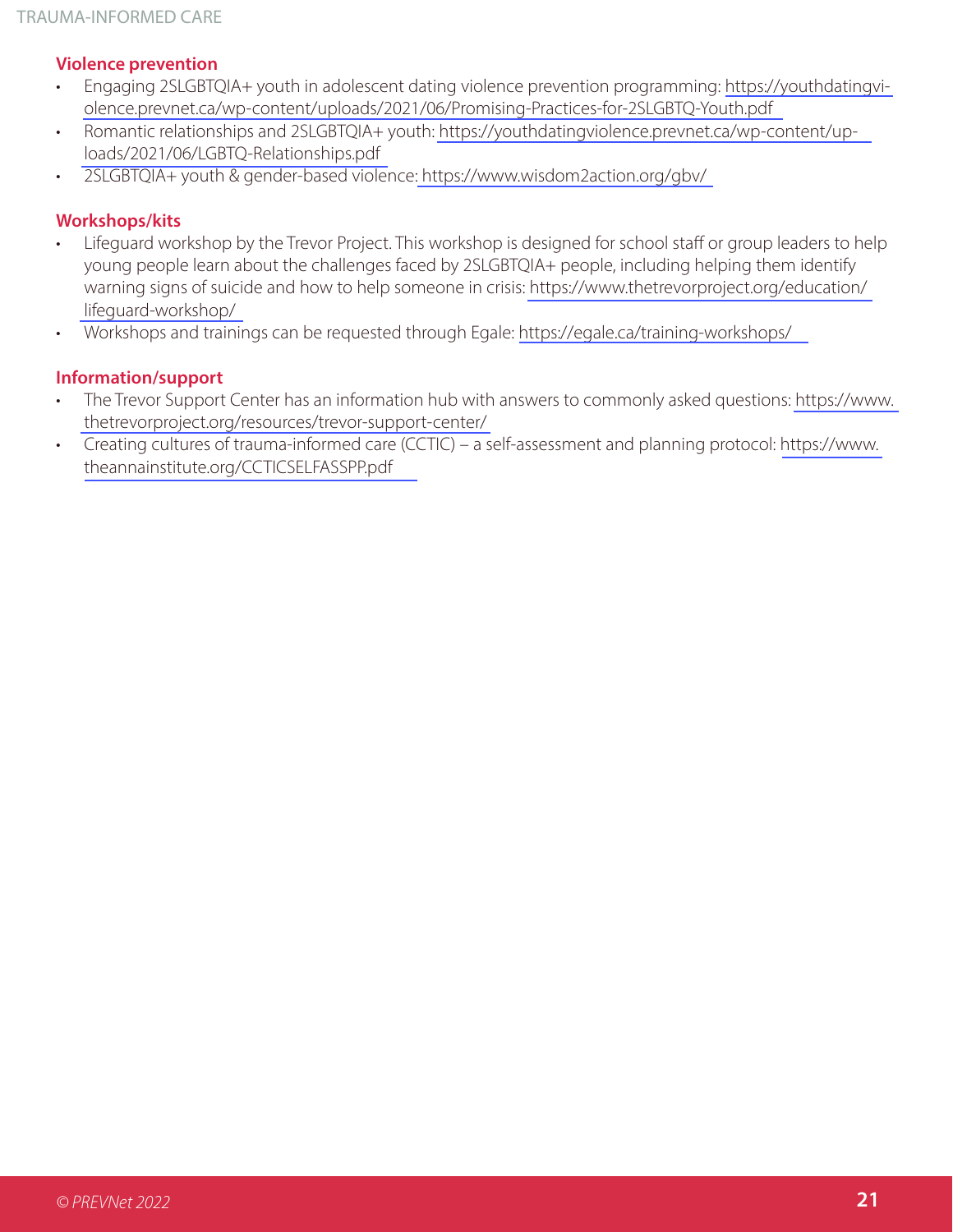## **References**

- American Psychiatric Association. (2013). *Diagnostic and Statistical Manual of Mental Disorders. Fifth Edition. DSM-5* (Fifth Edit). American Psychiatric Publishing.
- American Psychological Association. (2015). Guidelines for psychological practice with transgender and gender nonconforming people. *The American Psychologist*, 70(9), 832–864. https://doi.org/10.1037/a0039906
- Antebi-Grutzka, N., & Scheer, J. R. (2021). Associations between trauma-informed care components and multiple health and psychosocial risks among LGBTQ survivors of intimate partner violence. *Journal of Mental Health Counseling*, 43(2), 139–156. https://www.ncbi.nlm.nih.gov/pmc/articles/PMC8174812/ pdf/nihms-1695128.pdf
- Avery, J. C., Morris, H., Galvin, E., Misso, M., Savaglio, M., & Skouteris, H. (2020). Systematic review of school-wide Trauma-Informed Approaches. *Journal of Child and Adolescent Trauma*. https://doi.org/https://doi.org/10.1007/s40653-020-00321-1
- Bright, C. (2004). Deconstructing reparative therapy: An examination of the processes involved when attempting to change sexual orientation. *Clinical Social Work Journal*, 32, 471–481. https://doi.org/10.1007/s10615-004-0543-2
- Building Competence + Capacity. (n.d.). *Putting 2SLGBTQ + competent trauma- informed care into practice overarching values and principles.* http://buildingcompetence.ca/docs/Module6HandoutPutting 2SLGBTQCompetentTraumaInformedCareIntoPracticeFINAL.pdf
- Diamond, L. M. (2016). Sexual fluidity in male and females. *Current Sexual Health Reports, 8,* 249–256. http://dx. doi.org/10.1007/s11930-016-0092-z
- Egale Canada Human Rights Trust. (n.d.). *Allyship and Ambassador Guide: Suggestions for Acting in Allyship with the Two Spirit Community on Campus*. Retrieved August 25, 2021, from https://egale.ca/ wp-content/uploads/2017/07/Two-Spirit-Ally-Ambassador-Guide-FINAL.pdf
- Egale. (n.d.). *2SLGBTQI Terms and Concepts* (pp. 1–19). Retrieved August 12, 2021, from https://egale.ca/awareness/terms-and-concepts-updated/
- Ehrensaft, D., Giammattei, S. V., Storck, K., Tishelman, A. C., & Keo-Meier, C. (2018). Prepubertal social gender transitions: What we know; what we can learn—A view from a gender affirmative lens. *International Journal of Transgenderism*, 19(2), 251–268. https://doi.org/10.1080/15532739.2017.1414649
- Ellis, A. E. (2020). Providing trauma-informed affirmative care: Introduction to special issue on evidence-based relationship variables in working with affectional and gender minorities. *Practice Innovations, 5*(3), 179–188. https://doi.org/10.1037/pri0000133
- Ginicola, M. M., Smith, C., & Filmore, J. M. (2017). Glossary of Terms. In *Affirmative counseling with LGBTQI+ people* (pp. 359–370). American Counseling Association. https://doi.org/10.1002/9781119375517
- Government of Canada. (2018). *Introduction to GBA+*. Status of Woman Canada. https://cfc-swc.gc.ca/gba-acs/ course-cours/eng/mod01/mod01\_02\_04.html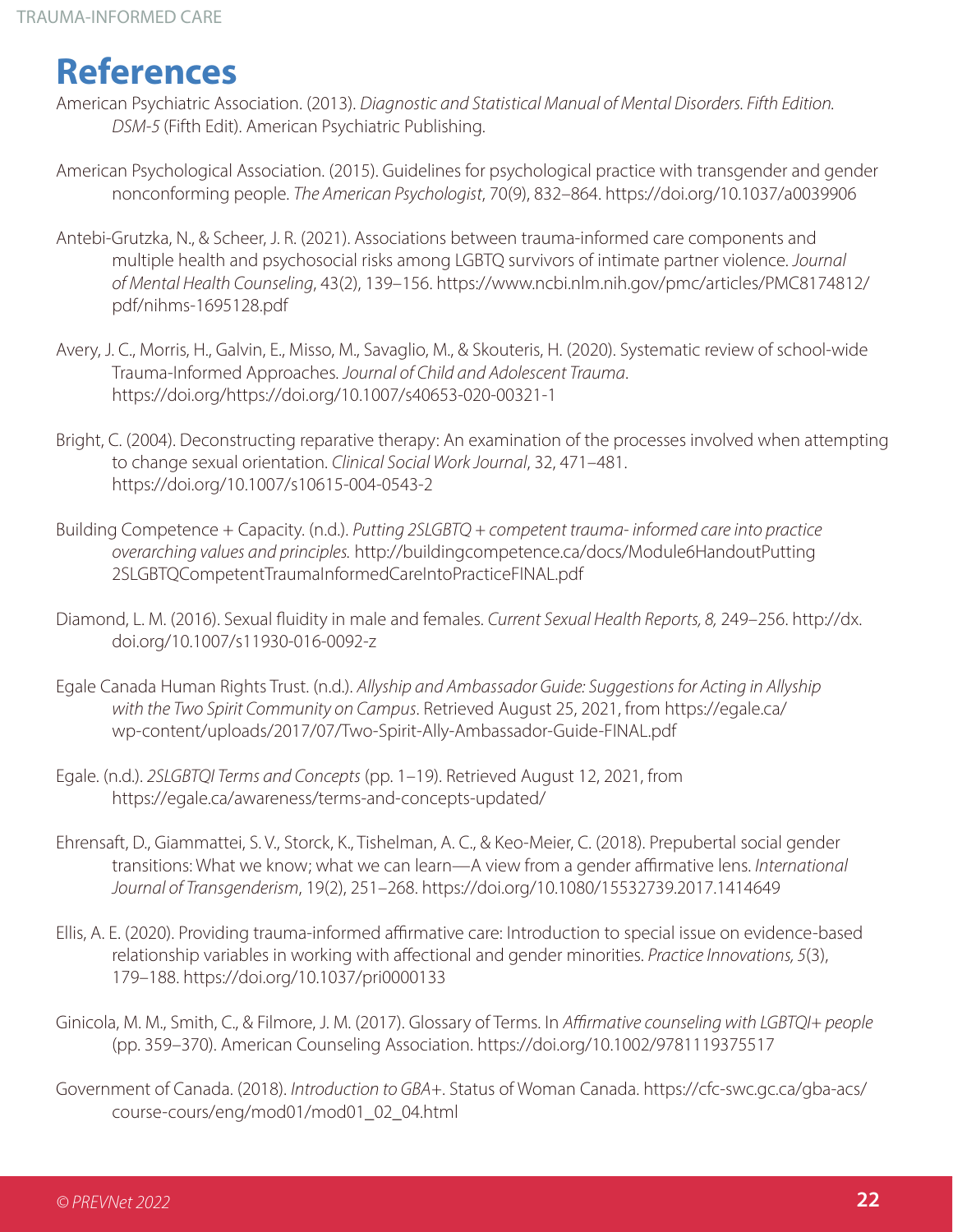- Hall, S. F. & DeLaney, M. J. (2021) A trauma-informed exploration of the mental health and community support experiences of transgender and gender-expansive adults. *Journal of Homosexuality, 68*(8), 1278-1297. https://doi.org/10.1080/00918369.2019.1696104
- Hidalgo, M. A. (2018). Trauma stabilization and recovery in a transgender latina: A retrospective case example. In A. Janssen & S. Leibowitz (Eds.), *Affirmative mental health care for transgender and gender diverse youth.* Springer. https://doi.org/https://doi.org/10.1007/978-3-319-78307-9
- Levenson, J. S., & Willis, G. M. (2019). Implementing Trauma-Informed Care in correctional treatment and supervision. *Journal of Aggression, Maltreatment and Trauma, 28*(4), 481–501. https://doi.org/10.1080/109 26771.2018.1531959
- McCormick, A., Scheyd, K., & Terrazas, S. (2018). Trauma-informed care and LGBTQ youth: Considerations for advancing practice with youth with trauma experiences. *Families in Society: The Journal of Contemporary Social Services, 99*(2), 160–169. https://doi.org/10.1177/1044389418768550
- McConnell, E. A., A, M., Birkett, M., Ph, D., Mustanski, B., & Ph, D. (2016). Families matter: Social support and mental health trajectories among lesbian , gay , bisexual , and transgender youth. *Journal of Adolescent Health, 59*(6), 674–680. https://doi.org/10.1016/j.jadohealth.2016.07.026

Merriam-Webster. (2021). *Trigger*.

- Menschner, C., & Maul, A. (2016). *Issue brief: Key ingredients for successful trauma-informed care implementation*. https://www.samhsa.gov/sites/default/files/programs\_campaigns/childrens\_mental\_ health/atc-whitepaper-040616.pdf
- Miller, E. C., Goodman, L. A., Thomas, K. A., Peterson, A., Scheer, J. R., Woulfe, J. M., Warshaw, C., & Rogers, C. (2016). Trauma-informed approaches for LGBTQ\* survivors of intimate partner violence data. A review of literature and a set of practice observations. *GLBTQ Domestic VIolence Project,* 1–56. http://www. nationalcenterdvtraumamh.org/wp-content/uploads/2016/09/TIPforLGBQTSurvivors\_LitReview.pdf
- Morton, B. M., & Berardi, A. A. (2018). Trauma-Informed school programing: Applications for mental health professionals and educator partnerships. *Journal of Child and Adolescent Trauma, 11,* 487–493. https://doi.org/10.1007/s40653-017-0160-1
- Musicaro, R. M., Spinazzola, J., Arvidson, J., Swaroop, S. R., Goldblatt Grace, L., Yarrow, A., Suvak, M. K., & Ford, J. D. (2019). The complexity of adaptation to childhood polyvictimization in youth and young adults: Recommendations for multidisciplinary responders. *Trauma, Violence, and Abuse, 20*(1), 81–98. https://doi.org/10.1177/1524838017692365
- National Resource Center for Mental Health Promotion and Youth Violence Prevention. (n.d.). *Adopting a Trauma-Informed Approach for LGBTQ Youth*. https://healthysafechildren.org/sites/default/files/Trauma\_ Informed\_Approach\_LGBTQ\_Youth\_1.pdf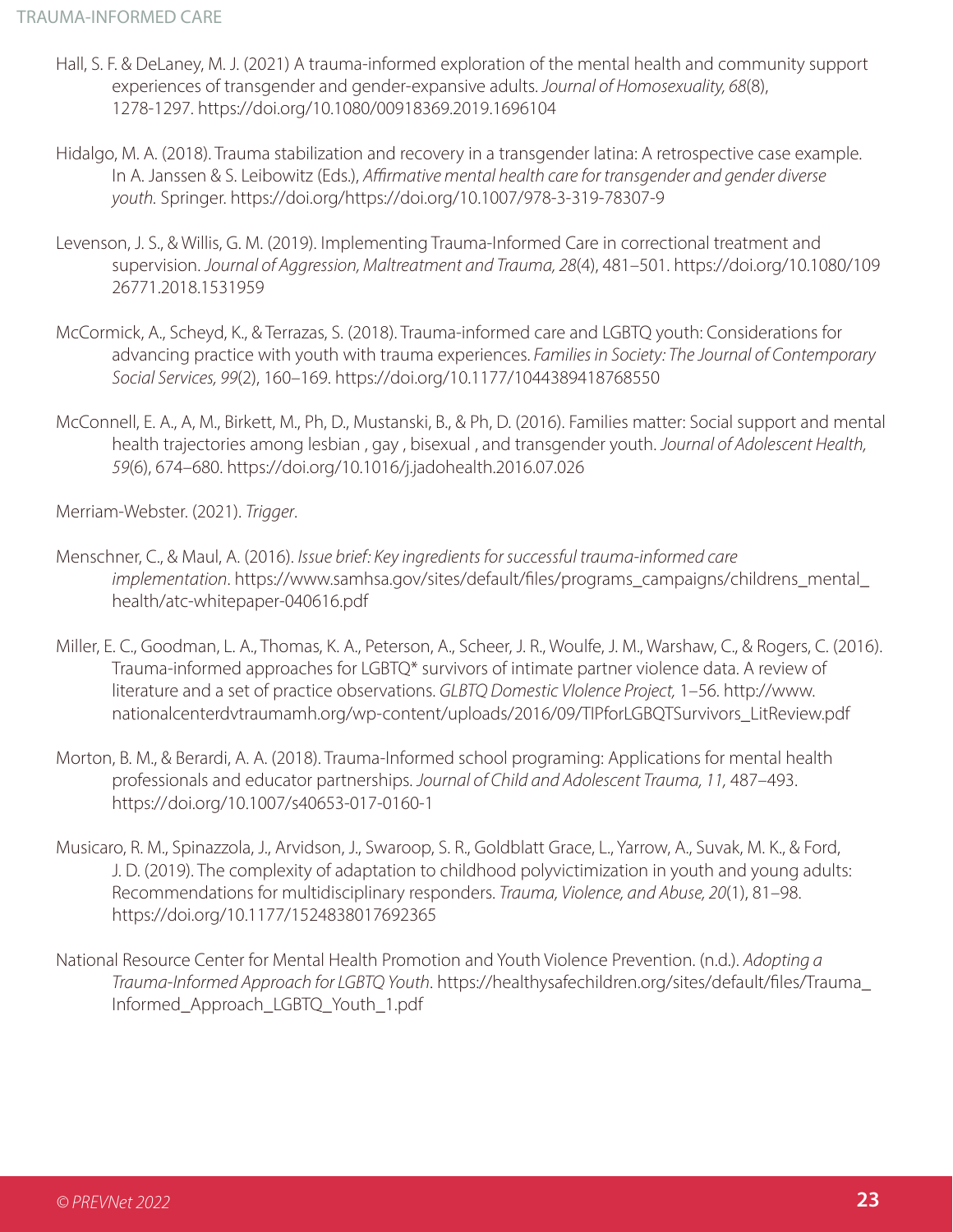- Nealy-Oparah, S., & Scruggs-Hussein, T. (2018). Trauma-informed leadership in schools: from the inside-out. *Leadership, 47*(3), 12–16. https://search-proquest-com.libproxy2.usc.edu/docview/2001314109/abstract/ D284475D9FBD4742PQ/1?accountid=14749
- Olson, K. R., Durwood, L., Demeules, M., & McLaughlin, K. A. (2016). Mental health of transgender children who are supported in their identities. *Pediatrics, 137*(3). https://doi.org/10.1542/peds.2015-3223
- PREVNet. (n.d.). *How to support 2SLGBTQIA+ Youth*. Preventing Youth Dating Violence. What Caregivers Need to Know. Retrieved August 12, 2021, from https://youthdatingviolence.prevnet.ca/learn-more/caregivers/ how-to-support-lgbtqqip2saa-youth/
- PREVNet, Exner-Cortens, D., Hill, N., Johnstone, F., Lapointe, A., Martin-Storey, A., & Reibeling, W. (2021). *Promising practices for engaging 2SLGBTQIA+ youth in online programming.* Tools and Resources to Build Capacity. 2SLGBTQIA+ Focus. https://youthdatingviolence.prevnet.ca/wp-content/ uploads/2021/06/Promising-Practices-for-2SLGBTQ-Youth.pdf
- PREVNet, & Martin-Storey, A. (2020). *Webinar Series. Romantic Relationships and LGBTQ Youth: Tips and Strategies for Parents and Educators*.
- Priebe, G., Svedin, C. G., & Priebe, G. (2013). Operationalization of three dimensions of sexual orientation in a national survey of late adolescents' operationalization of three dimensions of sexual orientation in a national survey of late adolescents, *50*(8), 727-738. https://doi.org/10.1080/00224499.2012.713147
- Ridgard, T. J., Laracy, S. D., DuPaul, G. J., Shapiro, E. S., & Power, T. J. (2015). Trauma-Informed Care in schools: A social justice imperative. *Communiqué, 44*(2), 12–15. https://www.nasponline.org/publications/ periodicals/communique/issues/volume-44-issue-2/trauma-informed-care-in-schools-asocial-justice-imperative
- Ryan, C. (2009). Supportive families, healthy children: Helping families with lesbian, gay, bisexual & transgender children. In *Children* (pp. 0–24). San Francisco State University. https://familyproject.sfsu.edu/sites/default/ files/FAP\_English Booklet\_pst.pdf
- Scheer, J. R. (2018). Trauma-informed care for sexual and gender minority survivors of intimate partner violence. *ProQuest Dissertations and Theses, May*, 117. http://hdl.handle.net/2345/bc-ir:107451
- Solomon, D. T., Heck, N., Reed, O. M., & Smith, D. W. (2017). Conducting culturally competent intake interviews with LGBTQ youth. *Psychology of Sexual Orientation and Gender Diversity, 4*(4), 403–411. https://doi.org/10.1037/sgd0000255